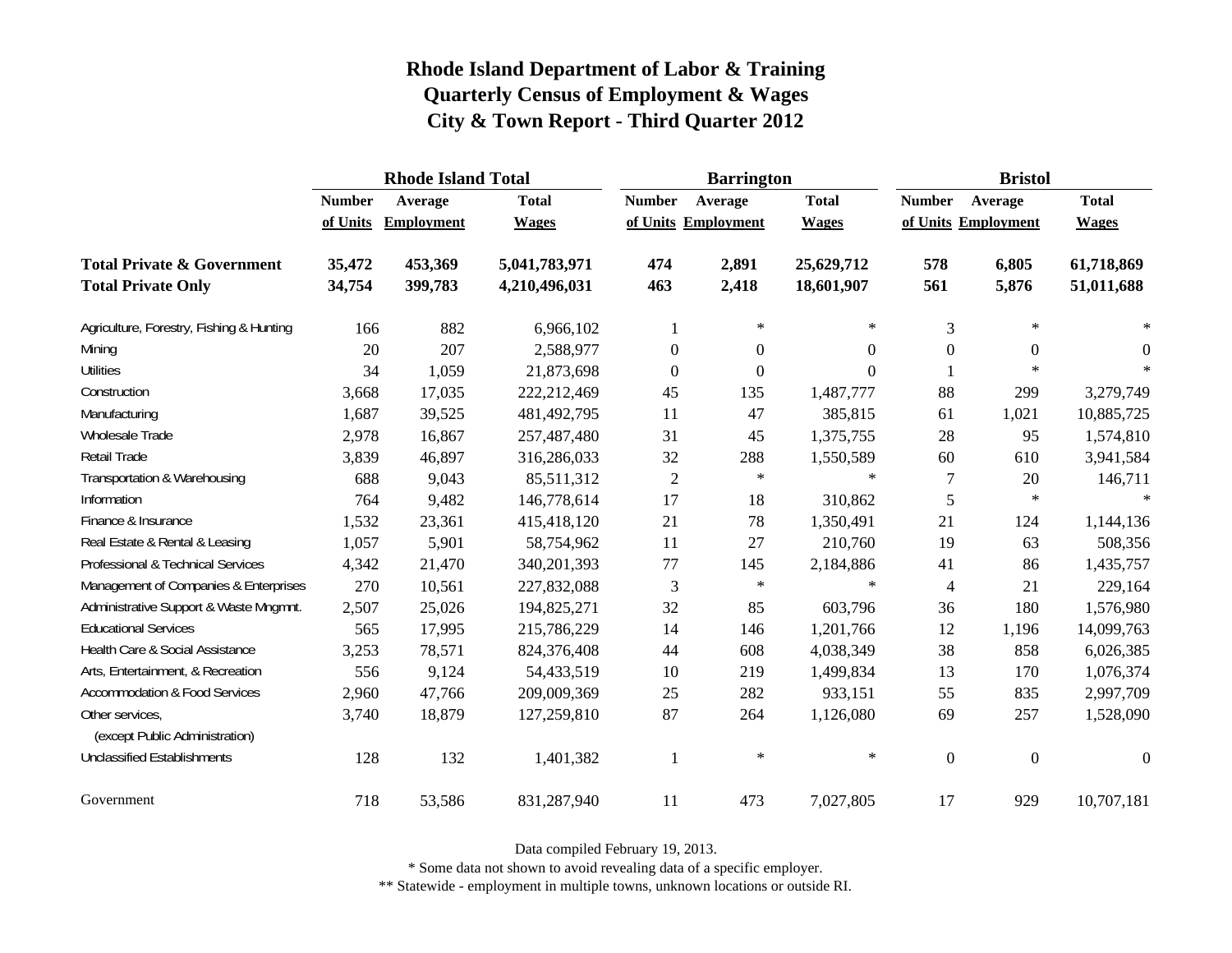|                                          | <b>Burrillville</b> |                     |                  |                          | <b>Central Falls</b> |                  | <b>Charlestown</b> |                     |              |  |
|------------------------------------------|---------------------|---------------------|------------------|--------------------------|----------------------|------------------|--------------------|---------------------|--------------|--|
|                                          | <b>Number</b>       | Average             | <b>Total</b>     | <b>Number</b>            | Average              | <b>Total</b>     | <b>Number</b>      | Average             | <b>Total</b> |  |
|                                          |                     | of Units Employment | <b>Wages</b>     |                          | of Units Employment  | <b>Wages</b>     |                    | of Units Employment | <b>Wages</b> |  |
| <b>Total Private &amp; Government</b>    | 293                 | 2,969               | 24,193,023       | 249                      | 2,815                | 25,826,602       | 251                | 1,598               | 14,384,615   |  |
| <b>Total Private Only</b>                | 277                 | 2,464               | 19,182,146       | 241                      | 2,258                | 17,597,374       | 235                | 1,375               | 12,099,583   |  |
| Agriculture, Forestry, Fishing & Hunting | 3                   | $\ast$              | $\ast$           | $\theta$                 | $\overline{0}$       | $\overline{0}$   | 4                  | $\ast$              |              |  |
| Mining                                   | 0                   | $\theta$            | 0                | $\Omega$                 | $\Omega$             | $\theta$         |                    | $\ast$              |              |  |
| <b>Utilities</b>                         | 2                   | $\ast$              | $\ast$           | $\Omega$                 | $\Omega$             | $\Omega$         | $\overline{0}$     | $\overline{0}$      | 0            |  |
| Construction                             | 60                  | 198                 | 2,298,278        | 22                       | 97                   | 943,675          | 57                 | 144                 | 1,504,618    |  |
| Manufacturing                            | 11                  | 576                 | 5,902,399        | 31                       | 590                  | 5,180,614        | 3                  | $\ast$              |              |  |
| Wholesale Trade                          | 20                  | 42                  | 618,898          | $\overline{\mathcal{L}}$ | 39                   | 357,291          | 9                  | 27                  | 492,068      |  |
| Retail Trade                             | 19                  | 146                 | 786,916          | 49                       | 243                  | 1,389,366        | 22                 | 161                 | 1,073,897    |  |
| Transportation & Warehousing             | 3                   | $\ast$              | $\ast$           | 4                        | 23                   | 85,002           | 5                  | $\ast$              | $\ast$       |  |
| Information                              | 6                   | 32                  | 176,655          | $\overline{c}$           | 3                    | 43,689           | 4                  | 21                  | 107,048      |  |
| Finance & Insurance                      |                     | 13                  | 125,055          | 9                        | 77                   | 653,218          | 8                  | 51                  | 763,699      |  |
| Real Estate & Rental & Leasing           | 5                   | 9                   | 90,119           | 8                        | 43                   | 320,207          | 7                  | 19                  | 191,473      |  |
| Professional & Technical Services        | 23                  | 39                  | 499,661          | 7                        | 12                   | 121,355          | 21                 | 35                  | 536,436      |  |
| Management of Companies & Enterprises    |                     | $\ast$              | $\ast$           | $\theta$                 | $\boldsymbol{0}$     | $\boldsymbol{0}$ | $\overline{0}$     | $\overline{0}$      | $\Omega$     |  |
| Administrative Support & Waste Mngmnt.   | 20                  | 83                  | 618,587          | 16                       | 354                  | 2,958,853        | 22                 | 103                 | 752,194      |  |
| <b>Educational Services</b>              | 5                   | 30                  | 105,294          | 2                        | $\ast$               | $\ast$           | 1                  | $\ast$              |              |  |
| Health Care & Social Assistance          | 22                  | 556                 | 4,406,454        | 29                       | 362                  | 2,923,615        | 19                 | 144                 | 1,433,422    |  |
| Arts, Entertainment, & Recreation        | 5                   | 78                  | 250,835          | $\theta$                 | $\overline{0}$       | $\Omega$         | 5                  | 127                 | 1,119,045    |  |
| <b>Accommodation &amp; Food Services</b> | 30                  | 496                 | 1,572,717        | 27                       | 189                  | 691,862          | $20\,$             | 248                 | 1,025,058    |  |
| Other services,                          | 38                  | 86                  | 566,326          | 31                       | 105                  | 661,520          | 26                 | 44                  | 240,116      |  |
| (except Public Administration)           |                     |                     |                  |                          |                      |                  |                    |                     |              |  |
| <b>Unclassified Establishments</b>       | $\boldsymbol{0}$    | $\mathbf{0}$        | $\boldsymbol{0}$ | $\overline{0}$           | $\overline{0}$       | $\boldsymbol{0}$ |                    | $\mathfrak{2}$      | 19,800       |  |
| Government                               | 16                  | 505                 | 5,010,877        | 8                        | 557                  | 8,229,228        | 16                 | 223                 | 2,285,032    |  |

Data compiled February 19, 2013.

\* Some data not shown to avoid revealing data of a specific employer.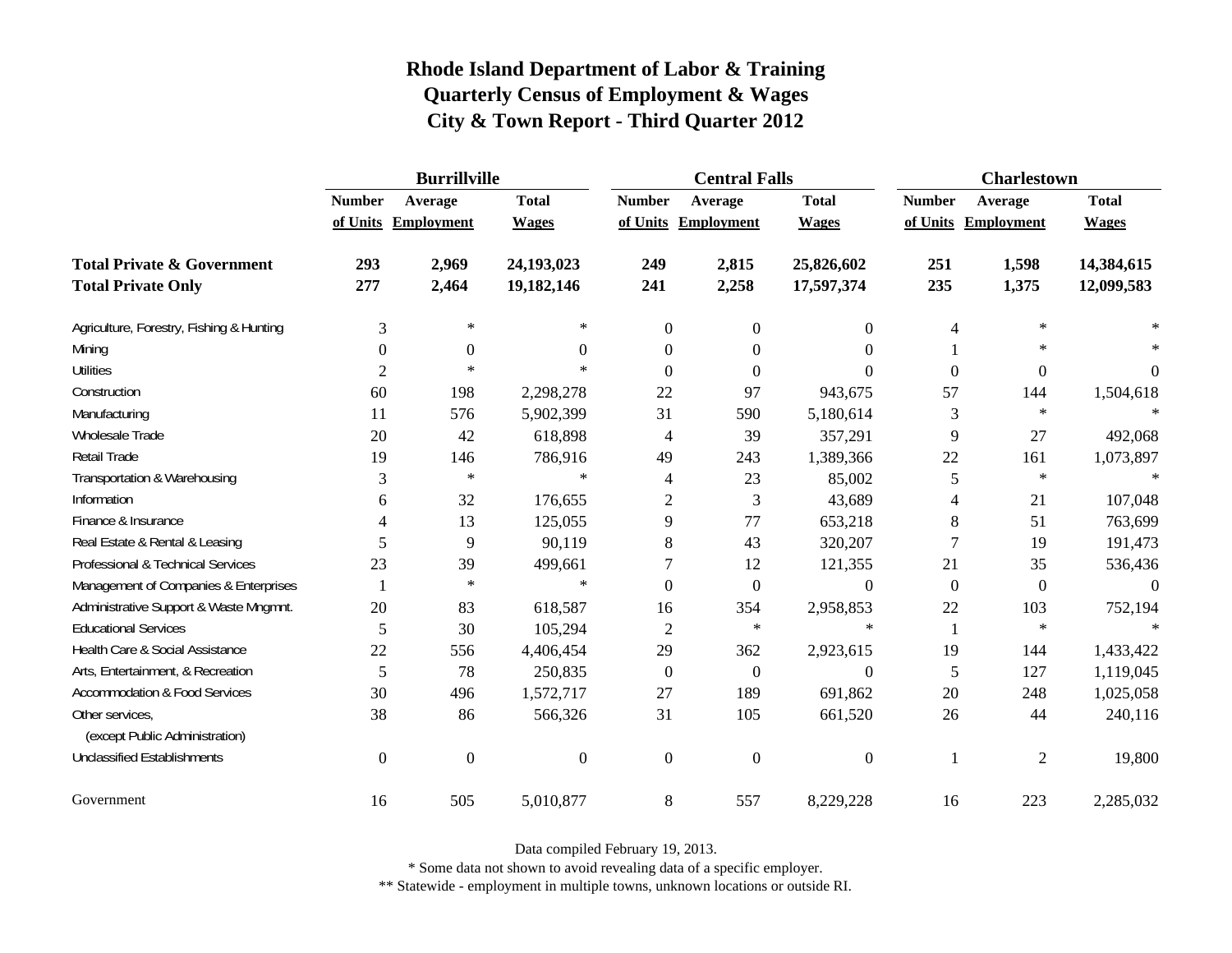|                                                   | Coventry         |                     |                  |                | <b>Cranston</b>     |              | <b>Cumberland</b> |                     |                  |
|---------------------------------------------------|------------------|---------------------|------------------|----------------|---------------------|--------------|-------------------|---------------------|------------------|
|                                                   | <b>Number</b>    | Average             | <b>Total</b>     | <b>Number</b>  | Average             | <b>Total</b> | <b>Number</b>     | Average             | <b>Total</b>     |
|                                                   |                  | of Units Employment | <b>Wages</b>     |                | of Units Employment | <b>Wages</b> |                   | of Units Employment | <b>Wages</b>     |
| <b>Total Private &amp; Government</b>             | 686              | 7,516               | 62,832,262       | 2,415          | 34,413              | 366,966,688  | 839               | 9,467               | 97,050,180       |
| <b>Total Private Only</b>                         | 668              | 6,241               | 49,903,435       | 2,386          | 28,730              | 270,711,786  | 822               | 8,660               | 88,663,619       |
| Agriculture, Forestry, Fishing & Hunting          | $\overline{2}$   | $\ast$              | $\ast$           | 5              | $\ast$              | $\ast$       | 1                 | $\ast$              |                  |
| Mining                                            |                  | $\ast$              | $\ast$           | 3              | $\ast$              | $\ast$       |                   | $\ast$              | $\ast$           |
| <b>Utilities</b>                                  | $\mathbf{0}$     | $\overline{0}$      | $\overline{0}$   | $\overline{2}$ | $\ast$              | $\ast$       |                   | $\star$             | $\ast$           |
| Construction                                      | 128              | 426                 | 3,921,554        | 219            | 1,160               | 14,678,908   | 119               | 707                 | 9,374,813        |
| Manufacturing                                     | 36               | 484                 | 7,250,184        | 167            | 3,681               | 41,542,799   | 40                | 1,626               | 16,618,542       |
| Wholesale Trade                                   | 32               | 241                 | 3,628,980        | 165            | 1,789               | 23,680,693   | 67                | 783                 | 10,982,275       |
| <b>Retail Trade</b>                               | 91               | 1,734               | 10,614,001       | 298            | 4,654               | 32,868,471   | 77                | 912                 | 6,106,365        |
| Transportation & Warehousing                      | 8                | 171                 | 1,788,307        | 51             | 597                 | 6,648,825    | 21                | 531                 | 4,805,942        |
| Information                                       | 9                | 24                  | 353,995          | 35             | 2,005               | 34, 372, 558 | 21                | 128                 | 1,132,446        |
| Finance & Insurance                               | 22               | 138                 | 1,705,087        | 110            | 715                 | 8,584,489    | 37                | 156                 | 1,769,243        |
| Real Estate & Rental & Leasing                    | 15               | 37                  | 314,806          | 70             | 371                 | 4,869,052    | 33                | 117                 | 1,270,078        |
| Professional & Technical Services                 | 53               | 218                 | 3,396,284        | 261            | 1,752               | 24,486,071   | 85                | 234                 | 3,923,602        |
| Management of Companies & Enterprises             | 5                | 54                  | 690,176          | 13             | 300                 | 4,961,350    | 10                | $\ast$              | $\ast$           |
| Administrative Support & Waste Mngmnt.            | 62               | 350                 | 2,887,641        | 178            | 2,517               | 17,871,577   | 48                | 246                 | 2,038,302        |
| <b>Educational Services</b>                       | 11               | 90                  | 557,083          | 30             | 314                 | 2,053,929    | 17                | 175                 | 1,699,604        |
| Health Care & Social Assistance                   | 43               | 1,001               | 7,851,906        | 281            | 4,031               | 30,295,193   | 73                | 868                 | 7,433,246        |
| Arts, Entertainment, & Recreation                 | 6                | 30                  | 138,964          | 30             | 359                 | 1,673,300    | 7                 | 73                  | 275,959          |
| Accommodation & Food Services                     | 62               | 940                 | 3,228,109        | 177            | 2,801               | 10,188,335   | 53                | 597                 | 2,048,306        |
| Other services,<br>(except Public Administration) | 82               | 283                 | 1,472,501        | 290            | 1,634               | 11,236,173   | 111               | 535                 | 3,627,679        |
| <b>Unclassified Establishments</b>                | $\boldsymbol{0}$ | $\boldsymbol{0}$    | $\boldsymbol{0}$ | 1              | $\ast$              | $\ast$       | $\boldsymbol{0}$  | $\boldsymbol{0}$    | $\boldsymbol{0}$ |
| Government                                        | 18               | 1,275               | 12,928,827       | 29             | 5,683               | 96,254,902   | 17                | 807                 | 8,386,561        |

Data compiled February 19, 2013.

\* Some data not shown to avoid revealing data of a specific employer.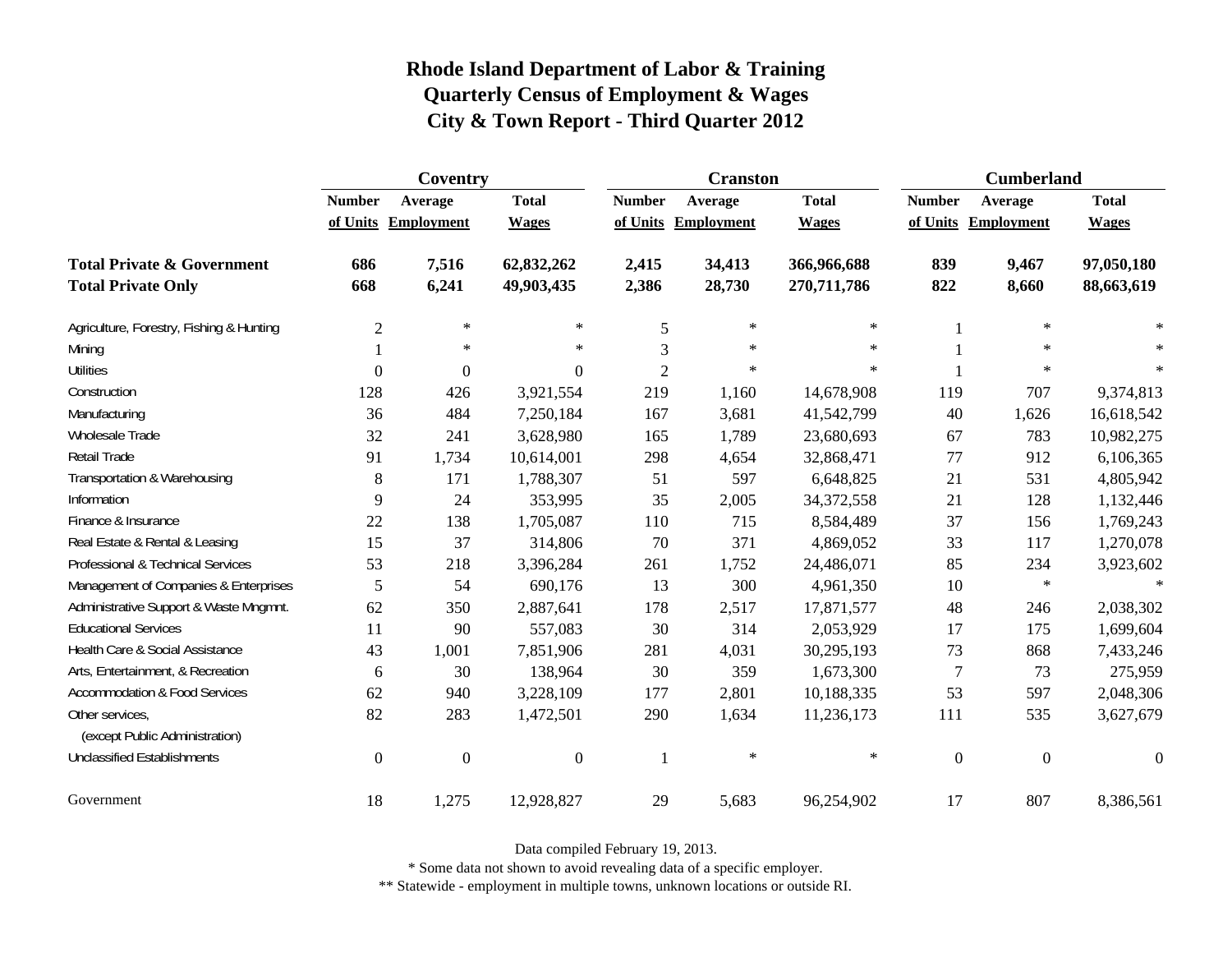|                                                   | <b>East Greenwich</b> |                     |                |                  | <b>East Providence</b> |                  | <b>Exeter</b>    |                     |                  |
|---------------------------------------------------|-----------------------|---------------------|----------------|------------------|------------------------|------------------|------------------|---------------------|------------------|
|                                                   | <b>Number</b>         | Average             | <b>Total</b>   | <b>Number</b>    | Average                | <b>Total</b>     | <b>Number</b>    | Average             | <b>Total</b>     |
|                                                   |                       | of Units Employment | <b>Wages</b>   |                  | of Units Employment    | <b>Wages</b>     |                  | of Units Employment | <b>Wages</b>     |
| <b>Total Private &amp; Government</b>             | 753                   | 7,079               | 71,954,105     | 1,455            | 19,843                 | 210,763,204      | 173              | 1,477               | 14,760,621       |
| <b>Total Private Only</b>                         | 739                   | 6,420               | 63,362,313     | 1,433            | 18,816                 | 195,295,290      | 168              | 1,402               | 13,918,688       |
| Agriculture, Forestry, Fishing & Hunting          | $\mathfrak{2}$        | $\ast$              | $\ast$         | $\boldsymbol{0}$ | $\boldsymbol{0}$       | $\boldsymbol{0}$ | 5                | 83                  | 446,448          |
| Mining                                            | $\Omega$              | $\boldsymbol{0}$    | $\Omega$       | $\boldsymbol{0}$ | $\boldsymbol{0}$       | $\theta$         | $\theta$         | $\boldsymbol{0}$    | $\Omega$         |
| <b>Utilities</b>                                  | $\Omega$              | $\Omega$            | $\Omega$       | $\theta$         | $\theta$               | $\Omega$         | $\theta$         | $\mathbf{0}$        | $\Omega$         |
| Construction                                      | 44                    | 228                 | 4,988,221      | 183              | 920                    | 12,762,330       | 28               | 93                  | 949,381          |
| Manufacturing                                     | 26                    | 281                 | 3,130,046      | 89               | 2,124                  | 24, 227, 704     | 7                | 38                  | 432,866          |
| <b>Wholesale Trade</b>                            | 57                    | 177                 | 4,606,437      | 104              | 1,220                  | 15,773,787       | 6                | $\ast$              | $\ast$           |
| Retail Trade                                      | 63                    | 740                 | 6,031,432      | 140              | 1,693                  | 14,172,710       | 16               | 72                  | 513,600          |
| Transportation & Warehousing                      | $\tau$                | 103                 | 915,933        | 37               | 288                    | 2,676,637        | $\mathfrak{S}$   | $\ast$              | $\ast$           |
| Information                                       | 12                    | 43                  | 794,743        | 18               | 279                    | 3,820,898        | 3                | $\ast$              |                  |
| Finance & Insurance                               | 45                    | 245                 | 3,837,221      | 89               | 2,412                  | 35,063,099       | 4                | $\ast$              | $\ast$           |
| Real Estate & Rental & Leasing                    | 31                    | 134                 | 1,613,902      | 43               | 220                    | 2,399,282        | $\overline{7}$   | 9                   | 91,113           |
| Professional & Technical Services                 | 125                   | 644                 | 9,963,536      | 180              | 1,077                  | 15,506,880       | 15               | $\ast$              |                  |
| Management of Companies & Enterprises             | 9                     | $\ast$              | $\ast$         | 6                | 89                     | 2,673,001        | 1                | $\ast$              | $\ast$           |
| Administrative Support & Waste Mngmnt.            | 52                    | 327                 | 3,152,241      | 98               | 936                    | 7,792,487        | 24               | 173                 | 1,747,478        |
| <b>Educational Services</b>                       | 14                    | 187                 | 1,718,301      | 16               | 346                    | 3,557,310        | -1               | $\ast$              |                  |
| Health Care & Social Assistance                   | 99                    | 1,397               | 13,007,171     | 143              | 4,303                  | 41,405,037       | 11               | 163                 | 1,252,587        |
| Arts, Entertainment, & Recreation                 | 14                    | 174                 | 933,830        | 30               | 646                    | 2,862,805        | 5                | $\ast$              | $\ast$           |
| <b>Accommodation &amp; Food Services</b>          | 64                    | 1,290               | 5,257,318      | 112              | 1,504                  | 5,225,976        | 17               | 163                 | 558,924          |
| Other services,<br>(except Public Administration) | 75                    | 322                 | 1,763,282      | 142              | 757                    | 5,362,214        | 13               | 29                  | 211,234          |
| <b>Unclassified Establishments</b>                | $\boldsymbol{0}$      | $\boldsymbol{0}$    | $\overline{0}$ | 3                | $\ast$                 | $\ast$           | $\boldsymbol{0}$ | $\boldsymbol{0}$    | $\boldsymbol{0}$ |
| Government                                        | 14                    | 659                 | 8,591,792      | 22               | 1,027                  | 15,467,914       | 5                | 75                  | 841,933          |

Data compiled February 19, 2013.

\* Some data not shown to avoid revealing data of a specific employer.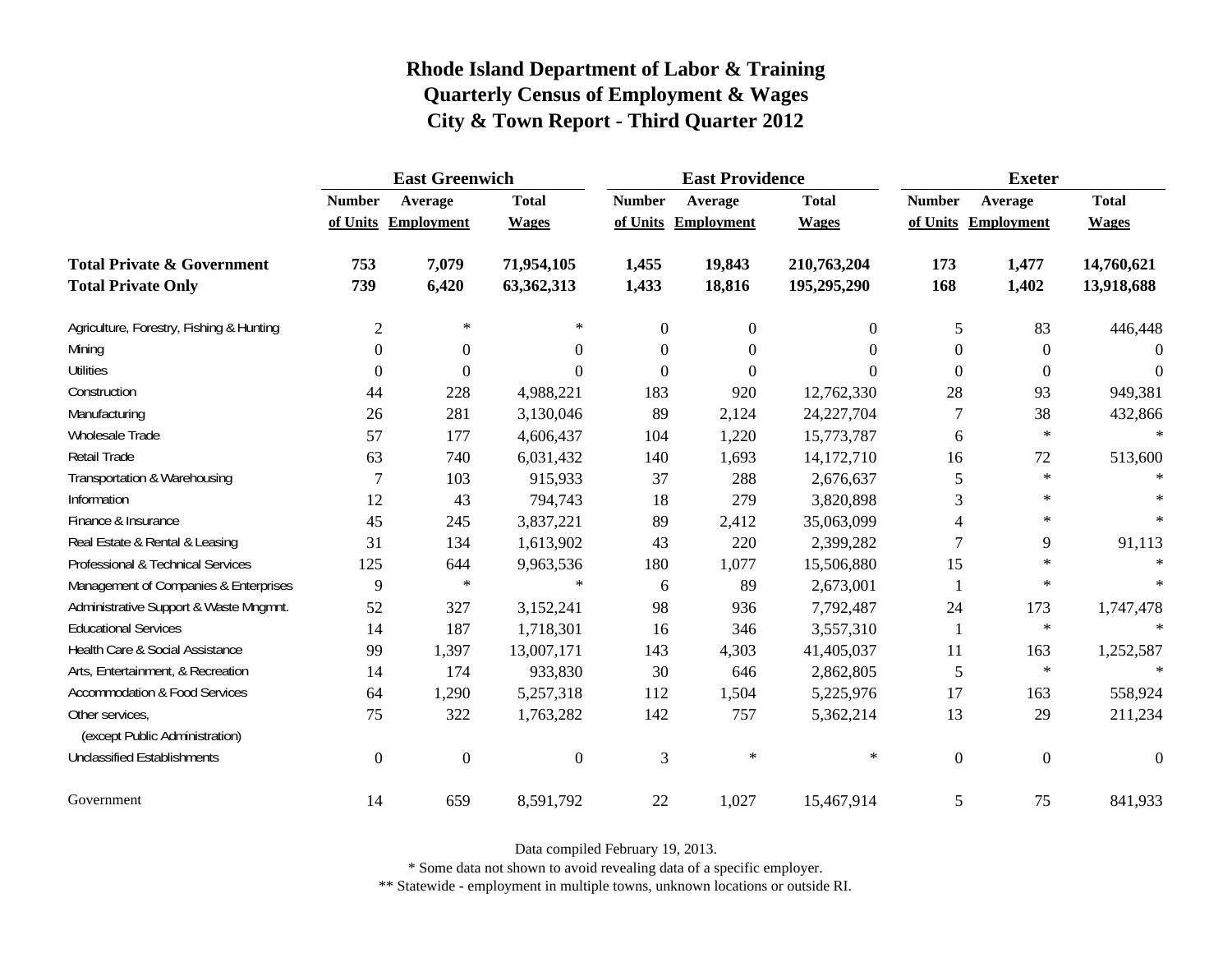|                                          |                | Foster              |              |                | <b>Glocester</b>    |                  | Hopkinton      |                     |                |  |
|------------------------------------------|----------------|---------------------|--------------|----------------|---------------------|------------------|----------------|---------------------|----------------|--|
|                                          | <b>Number</b>  | Average             | <b>Total</b> | <b>Number</b>  | Average             | <b>Total</b>     | <b>Number</b>  | Average             | <b>Total</b>   |  |
|                                          |                | of Units Employment | <b>Wages</b> |                | of Units Employment | <b>Wages</b>     |                | of Units Employment | <b>Wages</b>   |  |
| <b>Total Private &amp; Government</b>    | 91             | 457                 | 3,310,270    | 202            | 1,496               | 11,075,660       | 193            | 1,281               | 11,496,350     |  |
| <b>Total Private Only</b>                | 85             | 381                 | 2,599,142    | 185            | 1,088               | 7,329,668        | 182            | 1,166               | 10,201,082     |  |
| Agriculture, Forestry, Fishing & Hunting | $\mathfrak{2}$ | $\ast$              | ∗            | 3              | $\ast$              | ∗                | 3              | $\ast$              |                |  |
| Mining                                   | $\Omega$       | $\overline{0}$      | 0            | 0              | $\theta$            | $\Omega$         |                |                     |                |  |
| <b>Utilities</b>                         | $\overline{0}$ | $\boldsymbol{0}$    | $\theta$     | $\Omega$       | $\Omega$            | $\theta$         | $\overline{0}$ | $\theta$            | $\overline{0}$ |  |
| Construction                             | 19             | 46                  | 324,463      | 62             | 137                 | 1,138,764        | 53             | 140                 | 1,326,949      |  |
| Manufacturing                            | 4              | $\ast$              | $\ast$       |                | $\ast$              | $\ast$           | 23             | 395                 | 4,508,394      |  |
| Wholesale Trade                          | $\overline{c}$ | $\ast$              | $\ast$       | 7              | 4                   | 34,711           | 6              | 23                  | 392,334        |  |
| Retail Trade                             | 3              | 14                  | 55,751       | 19             | 199                 | 1,102,704        | 17             | 112                 | 575,494        |  |
| Transportation & Warehousing             |                | $\ast$              | $\ast$       | 5              | 50                  | 436,128          | 1              | $\ast$              | $\ast$         |  |
| Information                              | 2              | $\ast$              | $\ast$       | $\overline{c}$ | ∗                   | $\ast$           | 5              | 14                  | 39,221         |  |
| Finance & Insurance                      | $\overline{2}$ | $\ast$              | $\ast$       |                | 23                  | 231,081          |                | $\ast$              |                |  |
| Real Estate & Rental & Leasing           |                | $\ast$              | $\ast$       | 3              | $\ast$              | $\ast$           | $\overline{2}$ | $\ast$              |                |  |
| Professional & Technical Services        | 12             | 17                  | 225,660      | 10             | 64                  | 1,101,482        | 15             | 55                  | 1,059,557      |  |
| Management of Companies & Enterprises    |                | $\ast$              | $\ast$       | $\Omega$       | $\ast$              | $\ast$           |                | $\ast$              | $\ast$         |  |
| Administrative Support & Waste Mngmnt.   | 12             | 60                  | 404,088      | 12             | 45                  | 313,305          | 14             | 21                  | 150,025        |  |
| <b>Educational Services</b>              |                | $\ast$              | $\ast$       |                | $\ast$              | $\ast$           | $\mathbf{0}$   | $\ast$              |                |  |
| Health Care & Social Assistance          | 8              | 65                  | 429,373      | 15             | 246                 | 1,498,580        | 14             | 204                 | 1,254,789      |  |
| Arts, Entertainment, & Recreation        |                | $\ast$              | $\ast$       | 3              | $\ast$              | $\ast$           | 6              | 88                  | 342,949        |  |
| <b>Accommodation &amp; Food Services</b> | 6              | 38                  | 147,527      | 18             | 198                 | 579,291          | 9              | 70                  | 286,216        |  |
| Other services,                          | 4              | 10                  | 53,697       | 17             | 38                  | 333,047          | 11             | 29                  | 130,058        |  |
| (except Public Administration)           |                |                     |              |                |                     |                  |                |                     |                |  |
| <b>Unclassified Establishments</b>       |                | $\ast$              | $\ast$       | $\overline{0}$ | $\mathbf{0}$        | $\boldsymbol{0}$ | $\mathbf{0}$   | $\boldsymbol{0}$    | $\theta$       |  |
| Government                               | 6              | 76                  | 711,128      | 17             | 408                 | 3,745,992        | 11             | 115                 | 1,295,268      |  |

Data compiled February 19, 2013.

\* Some data not shown to avoid revealing data of a specific employer.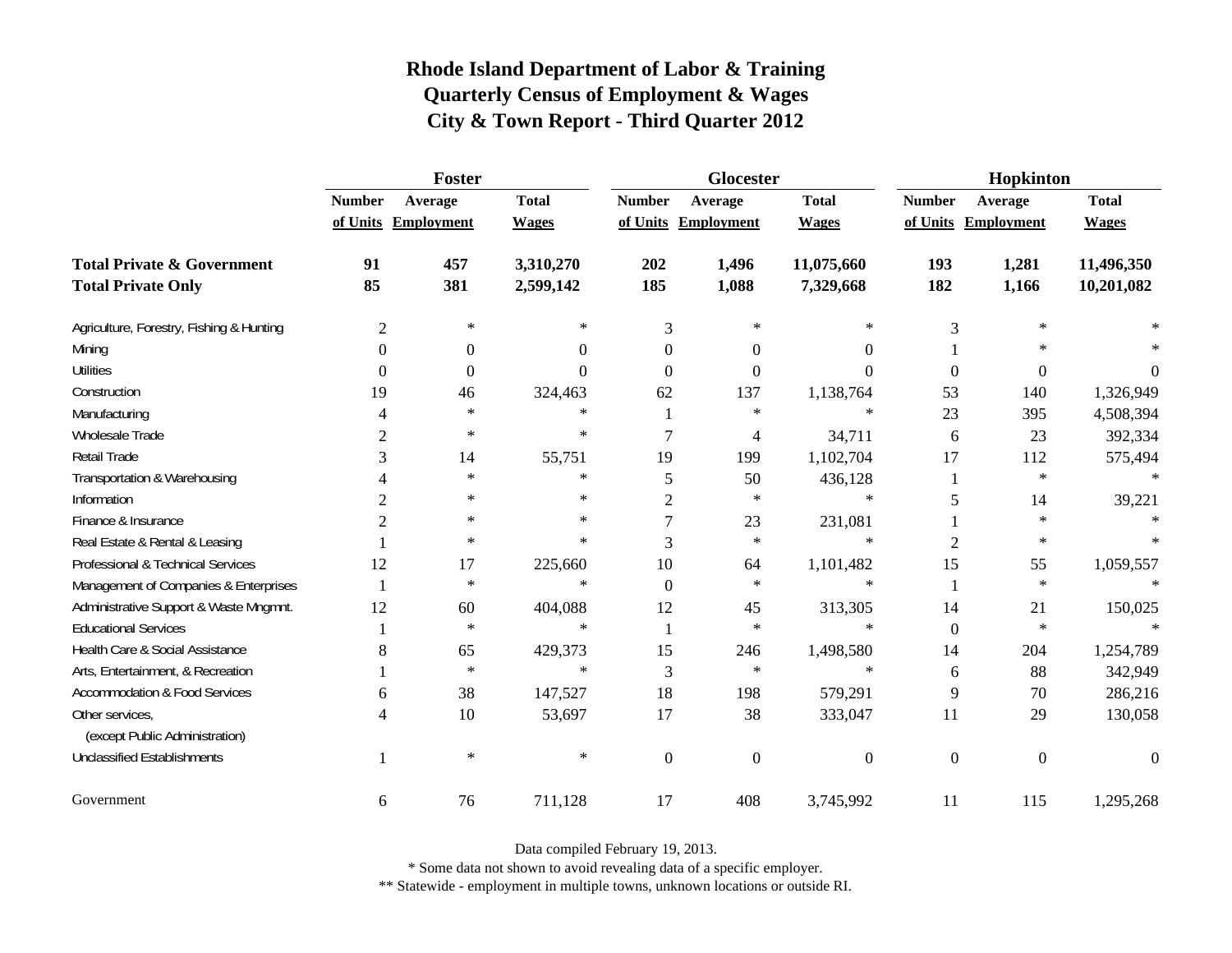|                                                   | <b>Jamestown</b> |                     |                  |                | <b>Johnston</b>   |              | <b>Lincoln</b>   |                     |              |
|---------------------------------------------------|------------------|---------------------|------------------|----------------|-------------------|--------------|------------------|---------------------|--------------|
|                                                   | <b>Number</b>    | Average             | <b>Total</b>     | <b>Number</b>  | Average           | <b>Total</b> | <b>Number</b>    | Average             | <b>Total</b> |
|                                                   |                  | of Units Employment | <b>Wages</b>     | of Units       | <b>Employment</b> | <b>Wages</b> |                  | of Units Employment | <b>Wages</b> |
| <b>Total Private &amp; Government</b>             | 212              | 1,413               | 13,916,305       | 1,068          | 11,714            | 119,616,728  | 736              | 12,247              | 133,997,309  |
| <b>Total Private Only</b>                         | 197              | 1,123               | 11,156,038       | 1,055          | 10,502            | 106,420,207  | 714              | 11,116              | 118,333,693  |
| Agriculture, Forestry, Fishing & Hunting          | $\overline{c}$   | $\ast$              | ∗                | 10             | 31                | 113,431      | 1                | $\ast$              |              |
| Mining                                            | 0                | $\overline{0}$      | 0                | $\overline{2}$ | $\ast$            | $\ast$       | $\boldsymbol{0}$ | $\Omega$            | $\Omega$     |
| <b>Utilities</b>                                  | 0                | $\Omega$            | $\boldsymbol{0}$ | 3              | $\ast$            | $\ast$       |                  | $\star$             | -sk          |
| Construction                                      | 21               | 137                 | 2,623,549        | 172            | 843               | 11,129,992   | 92               | 693                 | 8,649,694    |
| Manufacturing                                     | 4                | $\ast$              | $\ast$           | 85             | 1,010             | 8,798,963    | 42               | 1,770               | 21,153,433   |
| Wholesale Trade                                   | 13               | 38                  | 1,483,601        | 54             | 300               | 3,661,095    | 69               | 556                 | 7,032,478    |
| Retail Trade                                      | 14               | 105                 | 584,620          | 138            | 1,505             | 11,147,883   | 55               | 760                 | 4,116,016    |
| Transportation & Warehousing                      | 3                | $\ast$              | $\ast$           | 38             | 302               | 2,914,344    | 18               | 456                 | 4,607,568    |
| Information                                       | 7                | 13                  | 134,805          | 14             | 60                | 828,067      | 17               | 257                 | 3,390,920    |
| Finance & Insurance                               | 4                | 9                   | 72,433           | $27\,$         | 1,387             | 27,886,186   | 32               | 2,225               | 29,487,728   |
| Real Estate & Rental & Leasing                    | 6                | $\ast$              | $\ast$           | 30             | 307               | 3,008,313    | 22               | 45                  | 499,078      |
| Professional & Technical Services                 | 40               | 77                  | 1,152,147        | 76             | 159               | 1,640,209    | 103              | 659                 | 12,206,411   |
| Management of Companies & Enterprises             |                  | $\ast$              | $\ast$           | $\mathfrak{2}$ | $\ast$            | $\ast$       | 12               | 198                 | 2,741,361    |
| Administrative Support & Waste Mngmnt.            | 16               | 86                  | 659,885          | 96             | 1,461             | 11,983,240   | 46               | 297                 | 2,624,891    |
| <b>Educational Services</b>                       | 5                | $\ast$              | $\ast$           | 11             | 32                | 190,662      | 7                | 76                  | 724,935      |
| Health Care & Social Assistance                   | 14               | 127                 | 1,209,586        | 98             | 1,453             | 14,061,436   | 65               | 861                 | 7,493,240    |
| Arts, Entertainment, & Recreation                 | 9                | 142                 | 803,037          | 9              | 51                | 280,210      | 11               | 1,131               | 7,960,057    |
| <b>Accommodation &amp; Food Services</b>          | 15               | 259                 | 1,303,821        | 76             | 933               | 3,234,200    | 56               | 872                 | 3,347,765    |
| Other services,<br>(except Public Administration) | 23               | 74                  | 749,326          | 113            | 510               | 3,382,075    | 64               | 205                 | 1,078,239    |
| <b>Unclassified Establishments</b>                | $\boldsymbol{0}$ | $\boldsymbol{0}$    | $\boldsymbol{0}$ | $\mathbf{1}$   |                   | 5046         |                  | $\ast$              | $\ast$       |
| Government                                        | 15               | 290                 | 2,760,267        | 13             | 1,212             | 13,196,521   | 22               | 1,131               | 15,663,616   |

Data compiled February 19, 2013.

\* Some data not shown to avoid revealing data of a specific employer.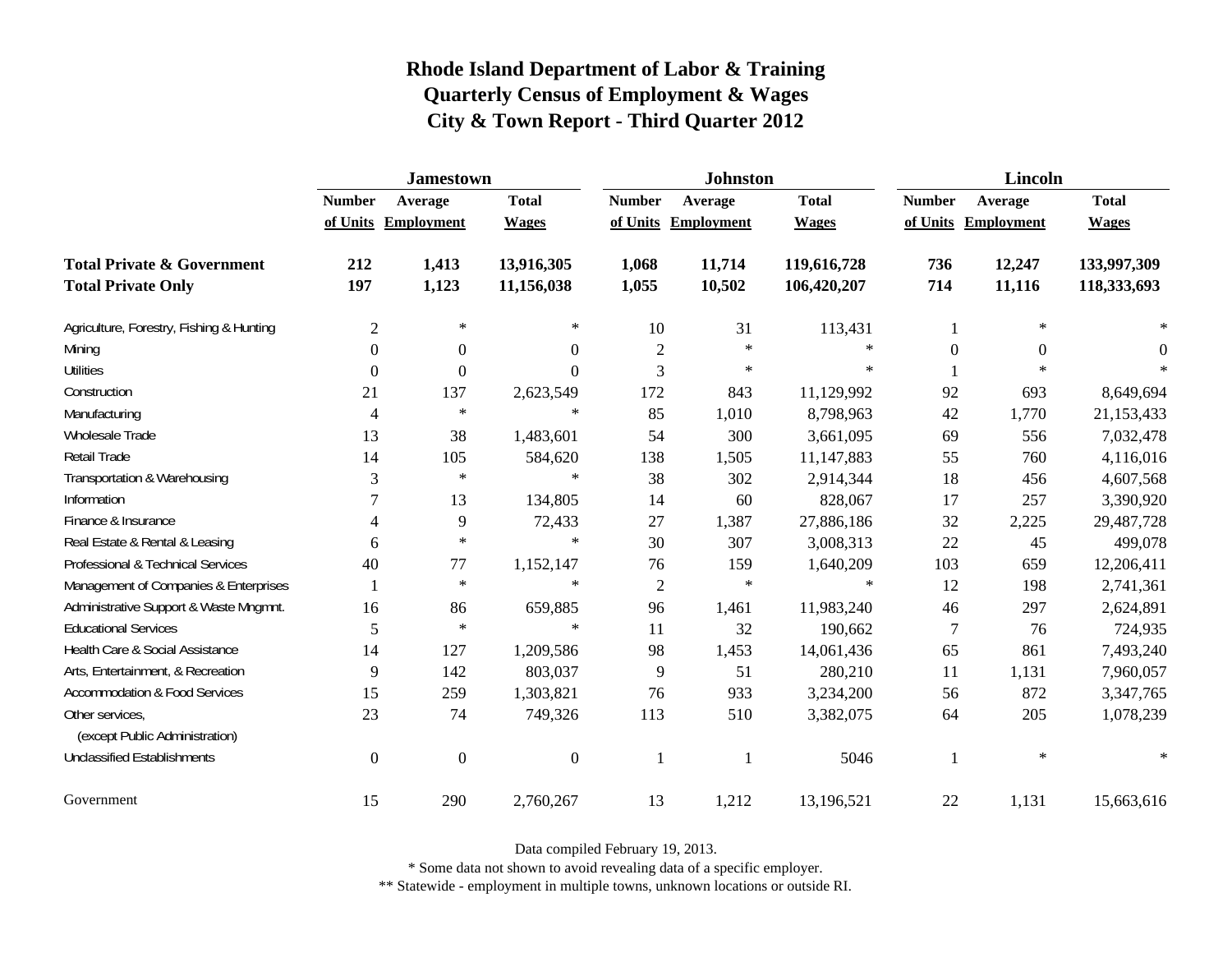|                                                   | <b>Little Compton</b> |                     |                |                  | <b>Middletown</b>   |                  | <b>Narragansett</b> |                     |                  |
|---------------------------------------------------|-----------------------|---------------------|----------------|------------------|---------------------|------------------|---------------------|---------------------|------------------|
|                                                   | <b>Number</b>         | Average             | <b>Total</b>   | <b>Number</b>    | Average             | <b>Total</b>     | <b>Number</b>       | Average             | <b>Total</b>     |
|                                                   |                       | of Units Employment | <b>Wages</b>   |                  | of Units Employment | <b>Wages</b>     |                     | of Units Employment | <b>Wages</b>     |
| <b>Total Private &amp; Government</b>             | 150                   | 767                 | 5,624,705      | 746              | 10,780              | 109,617,127      | 473                 | 5,381               | 40,504,907       |
| <b>Total Private Only</b>                         | 144                   | 657                 | 4,482,596      | 733              | 10,245              | 103,077,999      | 454                 | 4,372               | 28,145,982       |
| Agriculture, Forestry, Fishing & Hunting          | 8                     | 88                  | 395,697        | 6                | 75                  | 536,696          | 7                   | 32                  | 306,557          |
| Mining                                            | $\Omega$              | $\boldsymbol{0}$    | 0              |                  | $\ast$              | $\ast$           | $\theta$            | $\boldsymbol{0}$    | $\Omega$         |
| <b>Utilities</b>                                  | $\mathbf{0}$          | $\boldsymbol{0}$    | $\Omega$       |                  | $\ast$              | $\ast$           | $\mathbf{0}$        | $\boldsymbol{0}$    | $\Omega$         |
| Construction                                      | 31                    | 110                 | 1,107,547      | 70               | 360                 | 4,166,976        | 41                  | 105                 | 1,058,242        |
| Manufacturing                                     | $\overline{2}$        | $\ast$              | $\ast$         | 18               | 329                 | 5,852,248        | 14                  | 105                 | 1,502,424        |
| Wholesale Trade                                   | 5                     | 8                   | 126,962        | 27               | 140                 | 1,803,279        | 22                  | 97                  | 884,894          |
| Retail Trade                                      | 7                     | 30                  | 135,557        | 102              | 1,475               | 10,570,888       | 49                  | 702                 | 4,024,963        |
| Transportation & Warehousing                      | $\overline{2}$        | $\ast$              | $\ast$         | 11               | 118                 | 1,042,358        | $8\phantom{1}$      | 150                 | 1,197,799        |
| Information                                       |                       | $\ast$              | $\ast$         | 15               | 331                 | 5,717,841        | 7                   | 18                  | 850,442          |
| Finance & Insurance                               |                       | $\ast$              | $\ast$         | 29               | 577                 | 10,552,569       | 13                  | 45                  | 667,138          |
| Real Estate & Rental & Leasing                    | $\overline{3}$        | $\ast$              | $\ast$         | 35               | 118                 | 1,058,217        | 27                  | 107                 | 968,900          |
| Professional & Technical Services                 | 17                    | 16                  | 264,494        | 109              | 1,920               | 31,898,901       | 53                  | 96                  | 1,723,723        |
| Management of Companies & Enterprises             | $\boldsymbol{0}$      | 0                   | $\Omega$       | 5                | 304                 | 3,923,415        | 1                   | $\ast$              | $\ast$           |
| Administrative Support & Waste Mngmnt.            | 21                    | 73                  | 435,644        | 45               | 163                 | 1,381,128        | 29                  | 113                 | 900,968          |
| <b>Educational Services</b>                       |                       | $\ast$              | $\ast$         | 11               | $\ast$              | $\ast$           | 5                   | $\ast$              |                  |
| Health Care & Social Assistance                   | 5                     | 13                  | 119,053        | 76               | 1,386               | 9,778,884        | 44                  | 543                 | 4,249,864        |
| Arts, Entertainment, & Recreation                 | 7                     | 106                 | 644,701        | 12               | 162                 | 901,471          | 16                  | 355                 | 1,825,779        |
| <b>Accommodation &amp; Food Services</b>          | 8                     | 74                  | 234,971        | 91               | 1,859               | 8,098,324        | 76                  | 1,603               | 6,439,321        |
| Other services,<br>(except Public Administration) | 22                    | 78                  | 453,550        | 69               | 681                 | 2,860,647        | 42                  | 295                 | 1,463,436        |
| <b>Unclassified Establishments</b>                | $\boldsymbol{0}$      | $\boldsymbol{0}$    | $\overline{0}$ | $\boldsymbol{0}$ | $\boldsymbol{0}$    | $\boldsymbol{0}$ | $\boldsymbol{0}$    | $\boldsymbol{0}$    | $\boldsymbol{0}$ |
| Government                                        | 6                     | 110                 | 1,142,109      | 13               | 535                 | 6,539,128        | 19                  | 1,009               | 12,358,925       |

Data compiled February 19, 2013.

\* Some data not shown to avoid revealing data of a specific employer.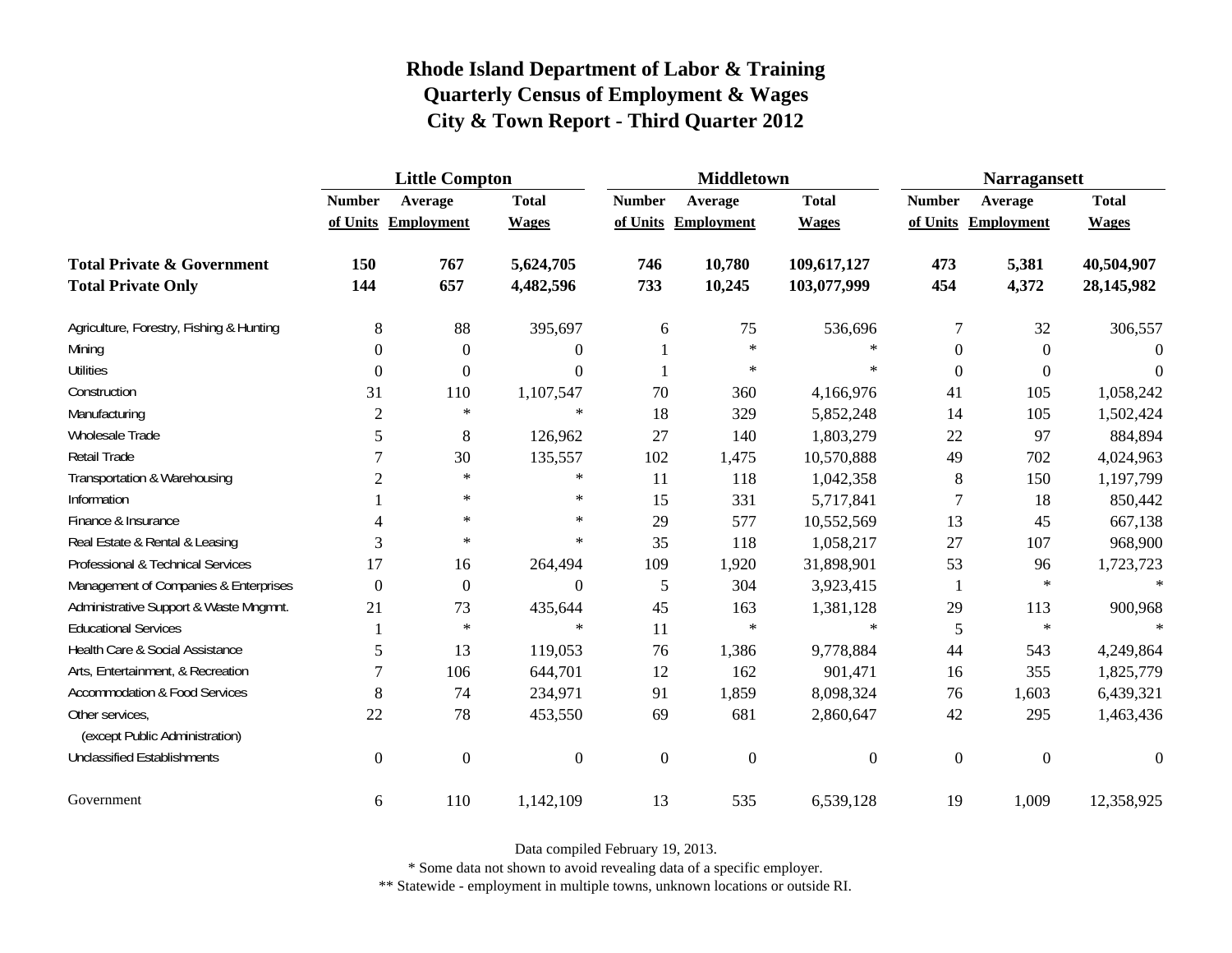|                                                   | <b>Newport</b> |                     |              |                          | <b>New Shoreham</b> |                  | <b>North Kingstown</b> |                     |                  |
|---------------------------------------------------|----------------|---------------------|--------------|--------------------------|---------------------|------------------|------------------------|---------------------|------------------|
|                                                   | <b>Number</b>  | Average             | <b>Total</b> | <b>Number</b>            | Average             | <b>Total</b>     | <b>Number</b>          | Average             | <b>Total</b>     |
|                                                   |                | of Units Employment | <b>Wages</b> |                          | of Units Employment | <b>Wages</b>     |                        | of Units Employment | <b>Wages</b>     |
| <b>Total Private &amp; Government</b>             | 1,272          | 19,241              | 228,884,271  | 220                      | 1,703               | 13,581,270       | 999                    | 15,043              | 165,216,237      |
| <b>Total Private Only</b>                         | 1,236          | 13,962              | 109,453,633  | 206                      | 1,565               | 12,269,559       | 979                    | 13,694              | 148,714,212      |
| Agriculture, Forestry, Fishing & Hunting          | 5              | $\ast$              | $\ast$       | 3                        | $\ast$              | ∗                | 12                     | 83                  | 1,874,823        |
| Mining                                            | 0              | $\Omega$            | $\theta$     | $\overline{0}$           | $\Omega$            | $\boldsymbol{0}$ | $\boldsymbol{0}$       | $\theta$            |                  |
| <b>Utilities</b>                                  | 0              | $\Omega$            | $\theta$     | $\overline{2}$           | $\ast$              | $\ast$           | $\overline{2}$         | $\star$             |                  |
| Construction                                      | 89             | 439                 | 4,754,057    | 33                       | 42                  | 591,604          | 107                    | 408                 | 4,990,466        |
| Manufacturing                                     | 29             | 175                 | 1,692,388    | 6                        | 15                  | 65,793           | 65                     | 4,763               | 70,313,931       |
| Wholesale Trade                                   | 44             | 140                 | 2,043,582    |                          | $\ast$              | $\ast$           | 96                     | 687                 | 10,510,019       |
| Retail Trade                                      | 204            | 1,560               | 8,757,183    | 37                       | 165                 | 1,167,438        | 106                    | 1,941               | 13,023,074       |
| Transportation & Warehousing                      | 45             | 367                 | 2,230,126    | $\overline{\mathcal{A}}$ | 16                  | 97,585           | 39                     | 465                 | 4,369,946        |
| Information                                       | 22             | 228                 | 2,563,312    | 2                        | 12                  | 65,672           | 17                     | 139                 | 2,120,214        |
| Finance & Insurance                               | 43             | 187                 | 2,668,850    | 1                        | $\ast$              | $\ast$           | 38                     | 210                 | 2,799,717        |
| Real Estate & Rental & Leasing                    | 58             | 401                 | 3,302,025    | 14                       | 89                  | 560,357          | 22                     | 73                  | 759,992          |
| Professional & Technical Services                 | 141            | 572                 | 8,781,119    | 5                        | 40                  | 235,802          | 130                    | 389                 | 6,147,449        |
| Management of Companies & Enterprises             | 7              | $\ast$              | $\ast$       | -1                       | 3                   | 61,554           | 12                     | 599                 | 6,727,719        |
| Administrative Support & Waste Mngmnt.            | 85             | 373                 | 3,343,013    | 14                       | 55                  | 514,950          | 66                     | 423                 | 3,266,507        |
| <b>Educational Services</b>                       | 16             | 682                 | 7,344,221    |                          |                     | 9,000            | 18                     | 97                  | 715,401          |
| Health Care & Social Assistance                   | 81             | 1,707               | 16,833,739   | 3                        | $\ast$              | $\ast$           | 74                     | 1,576               | 11,533,437       |
| Arts, Entertainment, & Recreation                 | 48             | 1,288               | 8,068,114    | 9                        | 71                  | 478,483          | 28                     | 319                 | 1,771,298        |
| <b>Accommodation &amp; Food Services</b>          | 177            | 4,771               | 28,737,446   | 57                       | 984                 | 7,421,718        | 60                     | 1,015               | 3,826,873        |
| Other services,<br>(except Public Administration) | 139            | 881                 | 6,835,848    | 13                       | 31                  | 204,193          | 87                     | 439                 | 2,508,616        |
| <b>Unclassified Establishments</b>                | 3              | $\ast$              | $\ast$       |                          |                     |                  | $\mathbf{0}$           | $\overline{0}$      | $\boldsymbol{0}$ |
| Government                                        | 36             | 5,279               | 119,430,638  | 14                       | 138                 | 1,311,711        | 20                     | 1,349               | 16,502,025       |

Data compiled February 19, 2013.

\* Some data not shown to avoid revealing data of a specific employer.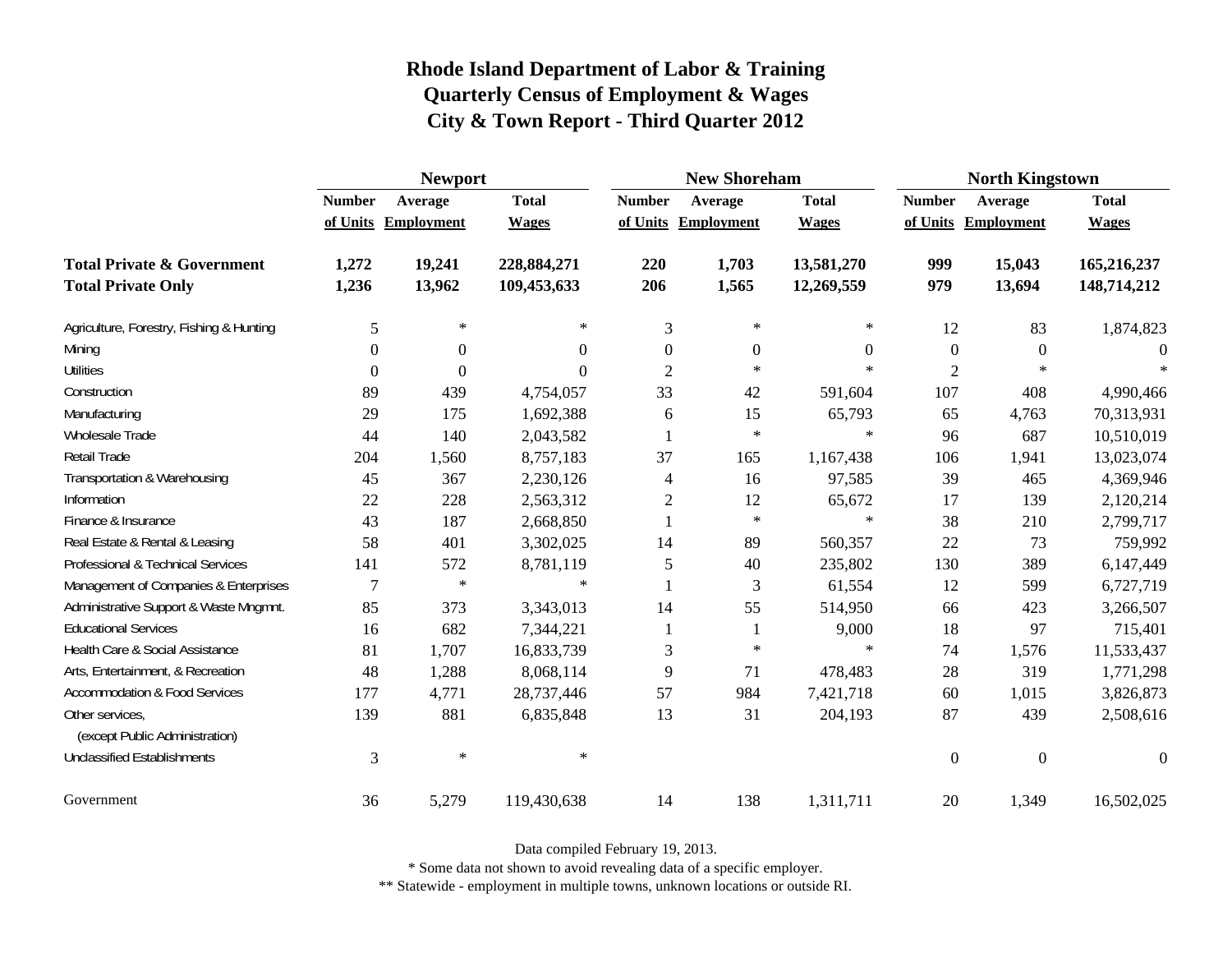|                                                   | <b>North Providence</b> |                     |                |                  | <b>North Smithfield</b> |                  | <b>Pawtucket</b> |                     |              |  |
|---------------------------------------------------|-------------------------|---------------------|----------------|------------------|-------------------------|------------------|------------------|---------------------|--------------|--|
|                                                   | <b>Number</b>           | Average             | <b>Total</b>   | <b>Number</b>    | Average                 | <b>Total</b>     | <b>Number</b>    | Average             | <b>Total</b> |  |
|                                                   |                         | of Units Employment | <b>Wages</b>   |                  | of Units Employment     | <b>Wages</b>     |                  | of Units Employment | <b>Wages</b> |  |
| <b>Total Private &amp; Government</b>             | 713                     | 6,894               | 59,325,131     | 374              | 4,498                   | 36,669,741       | 1,529            | 23,103              | 247,636,018  |  |
| <b>Total Private Only</b>                         | 703                     | 5,953               | 47,422,598     | 365              | 4,200                   | 33, 355, 375     | 1,505            | 21,645              | 223,475,856  |  |
| Agriculture, Forestry, Fishing & Hunting          |                         | $\ast$              | $\ast$         | $\overline{c}$   | ∗                       | $\ast$           | $\overline{0}$   | $\overline{0}$      | 0            |  |
| Mining                                            | $\overline{0}$          | 0                   | $\Omega$       | $\overline{c}$   | $\ast$                  | $\ast$           | $\theta$         | $\Omega$            | $\Omega$     |  |
| <b>Utilities</b>                                  | $\mathbf{0}$            | $\boldsymbol{0}$    | $\Omega$       | $\boldsymbol{0}$ | $\boldsymbol{0}$        | $\boldsymbol{0}$ | 3                | 74                  | 1,033,268    |  |
| Construction                                      | 76                      | 232                 | 2,629,205      | 67               | 192                     | 1,847,834        | 129              | 1,069               | 14,303,719   |  |
| Manufacturing                                     | 38                      | 287                 | 2,261,010      | 18               | 540                     | 4,575,654        | 141              | 3,659               | 39,827,768   |  |
| Wholesale Trade                                   | 29                      | 86                  | 1,008,025      | 22               | 131                     | 1,790,016        | 76               | 505                 | 5,699,624    |  |
| Retail Trade                                      | 100                     | 919                 | 5,520,895      | 36               | 950                     | 6,245,971        | 168              | 1,388               | 9,359,797    |  |
| Transportation & Warehousing                      | 16                      | 100                 | 692,506        | 13               | 348                     | 3,611,526        | 41               | 507                 | 5,661,072    |  |
| Information                                       | 6                       | 27                  | 246,356        | 3                | $\ast$                  | $\ast$           | 20               | 94                  | 1,375,819    |  |
| Finance & Insurance                               | 28                      | 140                 | 1,564,021      | 12               | 43                      | 646,707          | 48               | 539                 | 7,727,353    |  |
| Real Estate & Rental & Leasing                    | 31                      | 123                 | 1,029,083      | 11               | 25                      | 242,427          | 44               | 189                 | 1,727,742    |  |
| Professional & Technical Services                 | 55                      | 195                 | 2,503,017      | 45               | 240                     | 3,086,792        | 132              | 663                 | 8,441,388    |  |
| Management of Companies & Enterprises             | $\overline{2}$          | $\ast$              | $\ast$         | 1                | $\ast$                  | $\ast$           | 10               | $\ast$              | $\star$      |  |
| Administrative Support & Waste Mngmnt.            | 51                      | 448                 | 2,376,648      | 24               | 165                     | 1,380,121        | 98               | 1,960               | 12,631,721   |  |
| <b>Educational Services</b>                       | 3                       | $\ast$              | $\ast$         | 3                | $\ast$                  | $\ast$           | 29               | 361                 | 2,871,038    |  |
| Health Care & Social Assistance                   | 91                      | 2,211               | 22,402,433     | 45               | 855                     | 6,279,966        | 200              | 5,516               | 54,793,633   |  |
| Arts, Entertainment, & Recreation                 | 6                       | 52                  | 99,422         | 8                | 39                      | 239,352          | 19               | 431                 | 4,167,804    |  |
| <b>Accommodation &amp; Food Services</b>          | 72                      | 794                 | 2,777,017      | 21               | 443                     | 1,568,642        | 142              | 1,619               | 5,619,763    |  |
| Other services,<br>(except Public Administration) | 98                      | 312                 | 2,095,913      | 32               | 163                     | 1,096,779        | 204              | 1,299               | 7,740,586    |  |
| <b>Unclassified Establishments</b>                | $\boldsymbol{0}$        | $\boldsymbol{0}$    | $\overline{0}$ | $\boldsymbol{0}$ | $\boldsymbol{0}$        | $\boldsymbol{0}$ |                  | $\mathbf{0}$        | 132          |  |
| Government                                        | 10                      | 941                 | 11,902,533     | 9                | 298                     | 3,314,366        | 24               | 1,458               | 24,160,162   |  |

Data compiled February 19, 2013.

\* Some data not shown to avoid revealing data of a specific employer.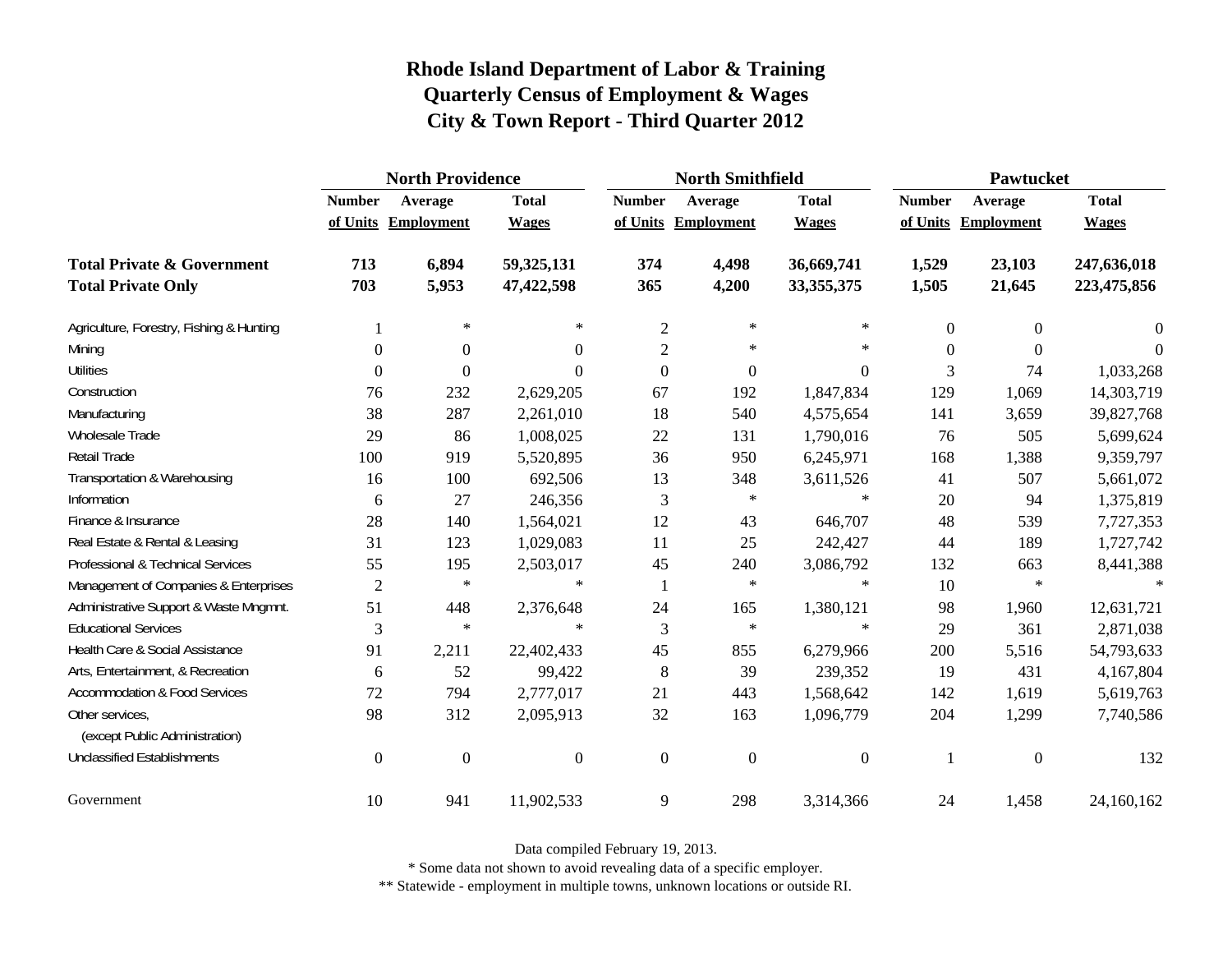|                                                   | Portsmouth    |                     |                  |                  | Providence          |               | <b>Richmond</b>  |                     |                  |
|---------------------------------------------------|---------------|---------------------|------------------|------------------|---------------------|---------------|------------------|---------------------|------------------|
|                                                   | <b>Number</b> | Average             | <b>Total</b>     | <b>Number</b>    | Average             | <b>Total</b>  | <b>Number</b>    | Average             | <b>Total</b>     |
|                                                   |               | of Units Employment | <b>Wages</b>     |                  | of Units Employment | <b>Wages</b>  |                  | of Units Employment | <b>Wages</b>     |
| <b>Total Private &amp; Government</b>             | 522           | 5,623               | 65,629,142       | 5,584            | 105,754             | 1,348,354,241 | 152              | 1,882               | 16,666,600       |
| <b>Total Private Only</b>                         | 506           | 5,180               | 59,751,989       | 5,474            | 91,956              | 1,112,510,768 | 145              | 1,289               | 8,778,686        |
| Agriculture, Forestry, Fishing & Hunting          | 16            | 47                  | 292,116          |                  | $\ast$              | $\ast$        | 8                | 54                  | 525,833          |
| Mining                                            | $\Omega$      | $\mathbf{0}$        | $\boldsymbol{0}$ | $\boldsymbol{0}$ | $\Omega$            | $\Omega$      |                  | $\ast$              | $\ast$           |
| <b>Utilities</b>                                  |               | $\ast$              | $\ast$           | 6                | 575                 | 12,545,691    | $\Omega$         | $\boldsymbol{0}$    | $\boldsymbol{0}$ |
| Construction                                      | 67            | 297                 | 3,369,456        | 268              | 1,907               | 32,799,276    | 22               | 78                  | 880,648          |
| Manufacturing                                     | 22            | 1,578               | 29,713,123       | 256              | 4,155               | 39,688,469    | 4                | $\ast$              | $\ast$           |
| Wholesale Trade                                   | 27            | 113                 | 1,711,849        | 207              | 2,670               | 42,786,605    | 6                | $\ast$              | $\ast$           |
| Retail Trade                                      | 56            | 493                 | 3,444,208        | 633              | 6,657               | 37,748,894    | 20               | 289                 | 1,829,029        |
| Transportation & Warehousing                      | 7             | 60                  | 398,640          | 75               | 580                 | 5,528,574     | 3                | $\star$             | $\ast$           |
| Information                                       | 10            | 73                  | 1,275,965        | 152              | 3,043               | 48,976,039    |                  | $\ast$              | $\ast$           |
| Finance & Insurance                               | 17            | 64                  | 867,797          | 315              | 4,818               | 103,527,307   | 5                | 49                  | 435,633          |
| Real Estate & Rental & Leasing                    | 13            | 169                 | 1,456,759        | 189              | 1,362               | 15,881,959    | $\theta$         | $\boldsymbol{0}$    | $\Omega$         |
| Professional & Technical Services                 | 66            | 141                 | 2,306,961        | 912              | 6,318               | 107,076,754   | 10               | 59                  | 689,689          |
| Management of Companies & Enterprises             | 3             | $\ast$              | $\ast$           | 42               | 1,726               | 44,639,463    | $\mathbf{0}$     | $\overline{0}$      | $\theta$         |
| Administrative Support & Waste Mngmnt.            | 34            | 252                 | 1,902,850        | 308              | 7,333               | 50,429,755    | 15               | 73                  | 516,390          |
| <b>Educational Services</b>                       | 18            | 245                 | 2,409,168        | 111              | 11,064              | 144, 135, 899 | $\overline{2}$   | $\ast$              |                  |
| Health Care & Social Assistance                   | 41            | 774                 | 5,827,758        | 613              | 25,529              | 344,386,982   | 10               | 84                  | 591,239          |
| Arts, Entertainment, & Recreation                 | 9             | 138                 | 797,834          | 58               | 828                 | 5,192,610     | 6                | 133                 | 525,122          |
| <b>Accommodation &amp; Food Services</b>          | 41            | 546                 | 2,464,993        | 542              | 8,886               | 41,999,772    | 20               | 289                 | 992,302          |
| Other services,<br>(except Public Administration) | 58            | 184                 | 1,415,670        | 781              | 4,492               | 35,028,383    | 12               | 27                  | 153,538          |
| <b>Unclassified Establishments</b>                | $\mathbf{0}$  | $\boldsymbol{0}$    | $\boldsymbol{0}$ | 5                | $\ast$              | $\ast$        | $\boldsymbol{0}$ | $\mathbf{0}$        | $\boldsymbol{0}$ |
| Government                                        | 16            | 443                 | 5,877,153        | 110              | 13,798              | 235, 843, 473 | $\overline{7}$   | 593                 | 7,887,914        |

Data compiled February 19, 2013.

\* Some data not shown to avoid revealing data of a specific employer.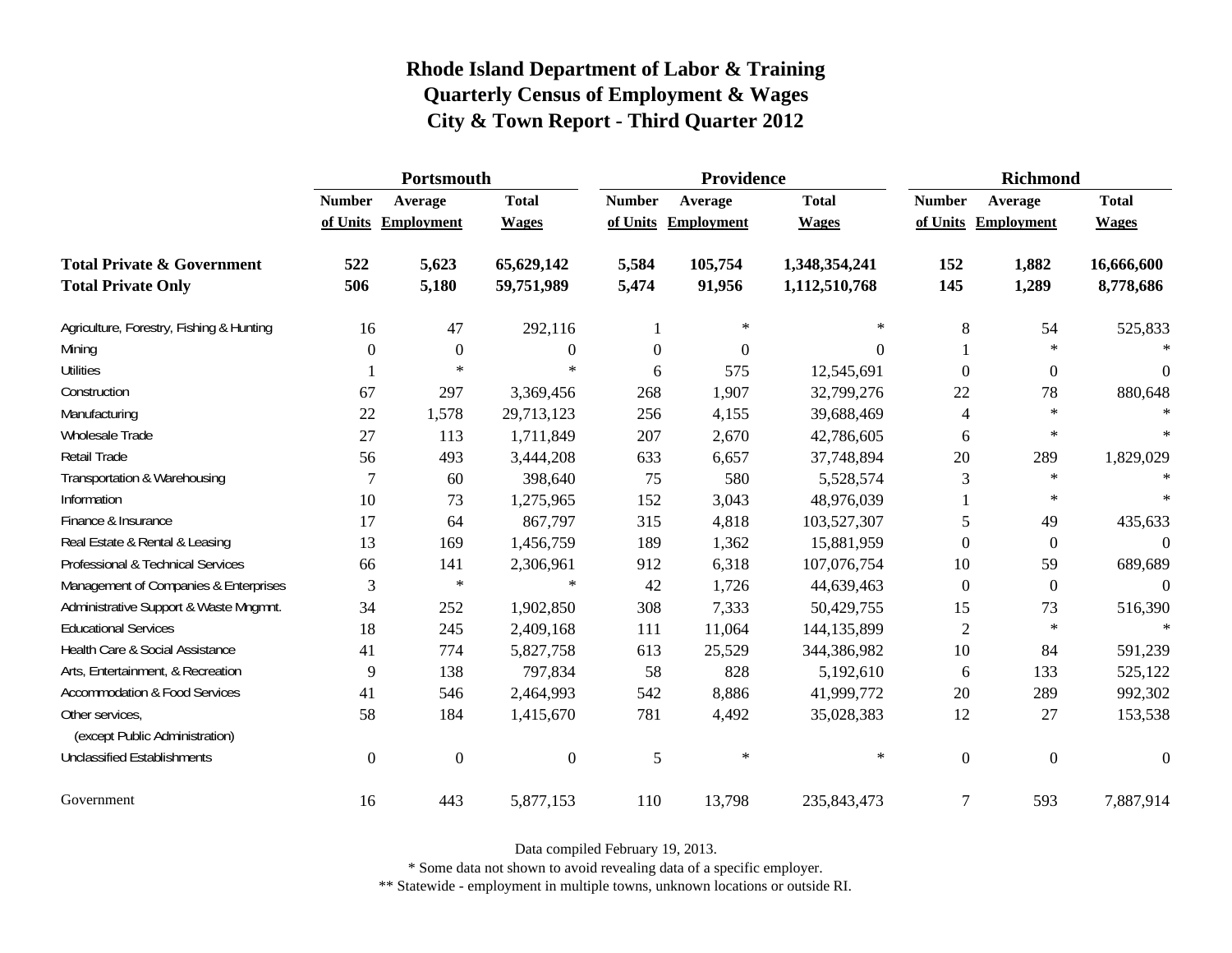|                                                   | <b>Scituate</b> |                     |                |                | Smithfield        |                | <b>South Kingstown</b> |              |                  |
|---------------------------------------------------|-----------------|---------------------|----------------|----------------|-------------------|----------------|------------------------|--------------|------------------|
|                                                   | <b>Number</b>   | Average             | <b>Total</b>   | <b>Number</b>  | Average           | <b>Total</b>   | <b>Number</b>          | Average      | <b>Total</b>     |
|                                                   |                 | of Units Employment | <b>Wages</b>   | of Units       | <b>Employment</b> | <b>Wages</b>   | of Units               | Employment   | <b>Wages</b>     |
| <b>Total Private &amp; Government</b>             | 264             | 1,519               | 14,122,106     | 849            | 14,800            | 208,734,912    | 985                    | 13,372       | 140,515,463      |
| <b>Total Private Only</b>                         | 251             | 1,005               | 6,950,427      | 834            | 14,350            | 202,302,919    | 961                    | 9,938        | 92,646,039       |
| Agriculture, Forestry, Fishing & Hunting          | 11              | 80                  | 460,366        | $\mathfrak{Z}$ | $\ast$            | $\ast$         | 16                     | 90           | 694,093          |
| Mining                                            | $\theta$        | $\theta$            | $\theta$       |                | $\ast$            | $\ast$         |                        | $\ast$       |                  |
| <b>Utilities</b>                                  | 0               | $\Omega$            | $\theta$       | $\overline{0}$ | $\boldsymbol{0}$  | $\overline{0}$ | $\overline{2}$         | ∗            |                  |
| Construction                                      | 62              | 187                 | 1,734,128      | 140            | 994               | 14,031,326     | 111                    | 323          | 3,578,837        |
| Manufacturing                                     | 10              | 18                  | 139,700        | 67             | 1,499             | 18,331,267     | 26                     | 582          | 9,452,524        |
| Wholesale Trade                                   | 9               | 34                  | 324,772        | 61             | 862               | 12,653,134     | 52                     | 777          | 13,283,770       |
| Retail Trade                                      | 17              | 170                 | 1,036,959      | 114            | 1,882             | 10,780,608     | 119                    | 1,297        | 9,545,756        |
| Transportation & Warehousing                      | 10              | 9                   | 85,605         | 13             | 76                | 1,099,838      | 8                      | 82           | 468,727          |
| Information                                       | 6               | 22                  | 118,877        | 17             | 184               | 3,471,328      | 17                     | 180          | 2,101,191        |
| Finance & Insurance                               | 6               | $\tau$              | 99,960         | 46             | 3,464             | 89, 372, 758   | 34                     | 277          | 3,818,996        |
| Real Estate & Rental & Leasing                    | 9               | 24                  | 148,951        | 19             | 68                | 883,105        | 21                     | 144          | 1,042,561        |
| Professional & Technical Services                 | 31              | 90                  | 960,953        | 81             | 319               | 4,299,417      | 105                    | 320          | 4,734,144        |
| Management of Companies & Enterprises             | $\theta$        | $\boldsymbol{0}$    | $\Omega$       | 6              | 242               | 8,040,068      | 4                      | 17           | 417,844          |
| Administrative Support & Waste Mngmnt.            | 18              | 40                  | 266,013        | 44             | 615               | 7,791,136      | $77\,$                 | 332          | 2,559,475        |
| <b>Educational Services</b>                       |                 | $\ast$              | $\ast$         | 10             | $\ast$            | $\ast$         | 27                     | 259          | 2,232,253        |
| Health Care & Social Assistance                   | 21              | 97                  | 573,624        | 60             | 1,562             | 10,747,804     | 108                    | 2,636        | 25,550,688       |
| Arts, Entertainment, & Recreation                 | 3               | $\ast$              | $\ast$         | 12             | 42                | 171,623        | 30                     | 259          | 1,460,800        |
| <b>Accommodation &amp; Food Services</b>          | 16              | 144                 | 484,270        | 70             | 1,102             | 4,667,053      | 103                    | 1,567        | 6,612,816        |
| Other services,<br>(except Public Administration) | 21              | 70                  | 454,258        | 69             | 642               | 4,505,891      | 100                    | 769          | 4,760,344        |
| <b>Unclassified Establishments</b>                | $\Omega$        | $\overline{0}$      | $\overline{0}$ | 1              | $\ast$            | $\ast$         | $\overline{0}$         | $\mathbf{0}$ | $\boldsymbol{0}$ |
| Government                                        | 13              | 514                 | 7,171,679      | 15             | 450               | 6,431,993      | 24                     | 3,434        | 47,869,424       |

Data compiled February 19, 2013.

\* Some data not shown to avoid revealing data of a specific employer.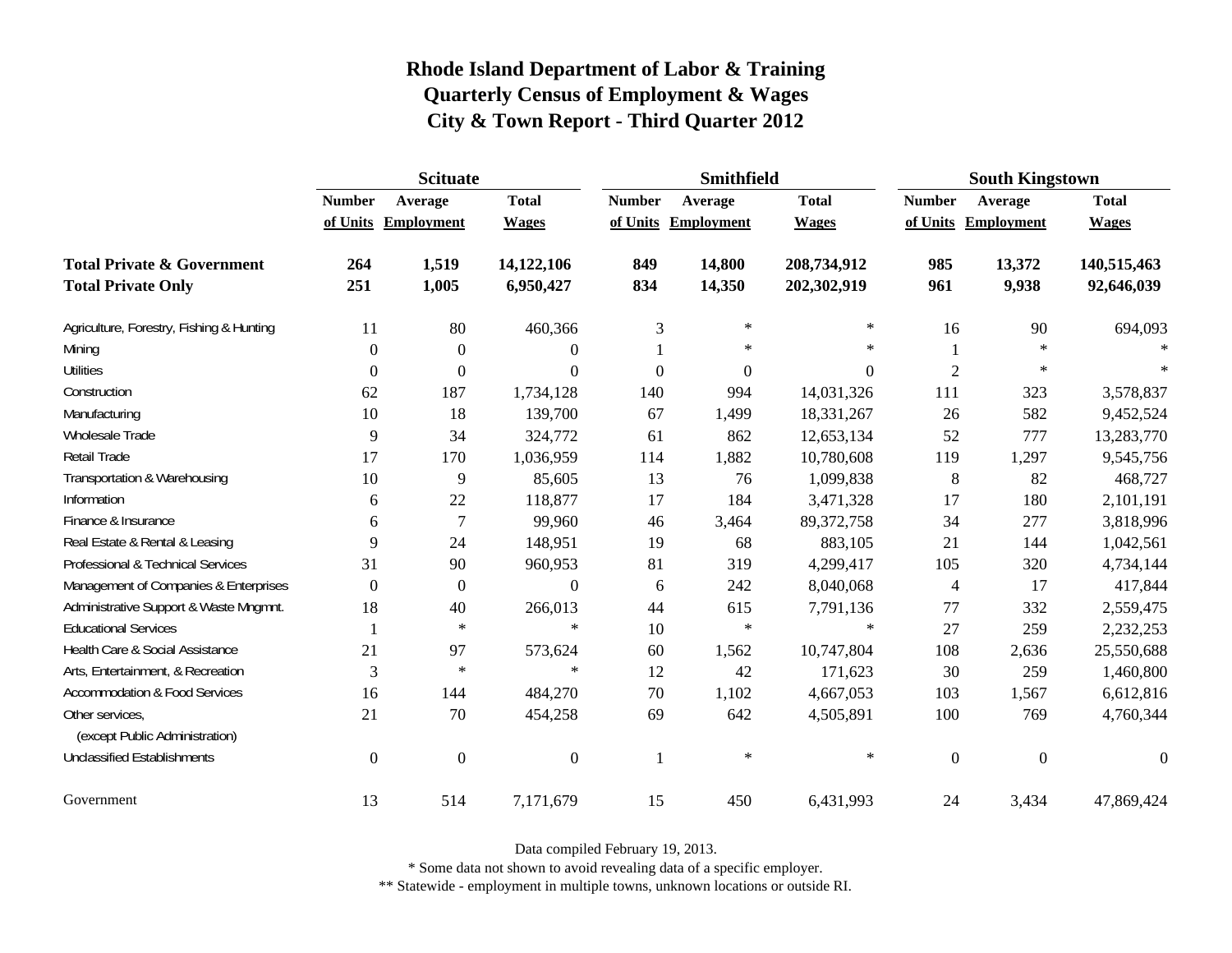|                                                   | <b>Tiverton</b>  |                     |              |                  | <b>Warren</b>       |                  | Warwick        |                  |              |
|---------------------------------------------------|------------------|---------------------|--------------|------------------|---------------------|------------------|----------------|------------------|--------------|
|                                                   | <b>Number</b>    | Average             | <b>Total</b> | <b>Number</b>    | Average             | <b>Total</b>     | <b>Number</b>  | Average          | <b>Total</b> |
|                                                   |                  | of Units Employment | <b>Wages</b> |                  | of Units Employment | <b>Wages</b>     | of Units       | Employment       | <b>Wages</b> |
| <b>Total Private &amp; Government</b>             | 355              | 2,631               | 20,646,493   | 375              | 3,467               | 28,565,083       | 3,106          | 47,214           | 489,192,923  |
| <b>Total Private Only</b>                         | 340              | 2,153               | 16,147,887   | 368              | 3,302               | 26,636,990       | 3,071          | 43,623           | 428,898,828  |
| Agriculture, Forestry, Fishing & Hunting          | 8                | 24                  | 93,221       | $\overline{2}$   | $\ast$              | ∗                | 4              | $\ast$           |              |
| Mining                                            |                  | $\ast$              | $\ast$       | $\boldsymbol{0}$ | $\boldsymbol{0}$    | $\boldsymbol{0}$ | $\Omega$       | $\Omega$         | $\theta$     |
| <b>Utilities</b>                                  | 3                | $\ast$              | $\ast$       | $\overline{0}$   | $\boldsymbol{0}$    | $\overline{0}$   | $\theta$       | $\boldsymbol{0}$ | $\Omega$     |
| Construction                                      | 44               | 158                 | 1,582,495    | 50               | 152                 | 1,536,634        | 292            | 1,936            | 25,559,400   |
| Manufacturing                                     | 12               | 70                  | 395,686      | 36               | 590                 | 6,506,935        | 132            | 3,030            | 37,513,482   |
| Wholesale Trade                                   | 22               | 127                 | 1,376,954    | 17               | 139                 | 2,023,440        | 193            | 1,704            | 22,306,065   |
| Retail Trade                                      | 48               | 491                 | 4,462,373    | 42               | 272                 | 1,442,180        | 410            | 7,407            | 51,305,959   |
| Transportation & Warehousing                      | 8                | 54                  | 254,579      | 5                | 273                 | 1,690,362        | 81             | 1,912            | 19,646,183   |
| Information                                       | 3                | $\ast$              | $\ast$       | 6                | 42                  | 479,799          | 47             | 531              | 6,215,200    |
| Finance & Insurance                               | 12               | 56                  | 555,035      | 14               | 162                 | 1,409,030        | 192            | 3,427            | 52,316,153   |
| Real Estate & Rental & Leasing                    | 6                | 10                  | 98,895       | 9                | 22                  | 143,009          | 111            | 1,119            | 9,652,992    |
| Professional & Technical Services                 | 36               | 114                 | 1,447,871    | $26\,$           | 93                  | 944,658          | 373            | 1,889            | 27,049,160   |
| Management of Companies & Enterprises             |                  | $\ast$              | $\ast$       | $\mathbf{1}$     | $\ast$              | $\ast$           | 30             | 1,325            | 22,579,610   |
| Administrative Support & Waste Mngmnt.            | 26               | 72                  | 493,062      | 24               | 147                 | 955,446          | 221            | 1,952            | 16,102,139   |
| <b>Educational Services</b>                       | $\overline{4}$   | $\ast$              | $\ast$       | 6                | 53                  | 490,521          | 36             | 911              | 9,321,779    |
| Health Care & Social Assistance                   | 30               | 327                 | 2,468,246    | 35               | 590                 | 5,940,589        | 351            | 8,844            | 91,639,220   |
| Arts, Entertainment, & Recreation                 | 5                | 35                  | 157,493      | 6                | 54                  | 201,030          | 36             | 560              | 3,100,130    |
| <b>Accommodation &amp; Food Services</b>          | 28               | 456                 | 1,649,397    | 41               | 558                 | 1,951,481        | 245            | 5,273            | 22,220,057   |
| Other services,<br>(except Public Administration) | 43               | 112                 | 529,957      | 47               | 152                 | 906,018          | 315            | 1,785            | 12,287,879   |
| <b>Unclassified Establishments</b>                | $\boldsymbol{0}$ | $\mathbf{0}$        | $\mathbf{0}$ | 1                | $\boldsymbol{0}$    | $\boldsymbol{0}$ | $\overline{2}$ | $\ast$           | $\ast$       |
| Government                                        | 15               | 478                 | 4,498,606    | $\tau$           | 165                 | 1,928,093        | 35             | 3,591            | 60,294,095   |

Data compiled February 19, 2013.

\* Some data not shown to avoid revealing data of a specific employer.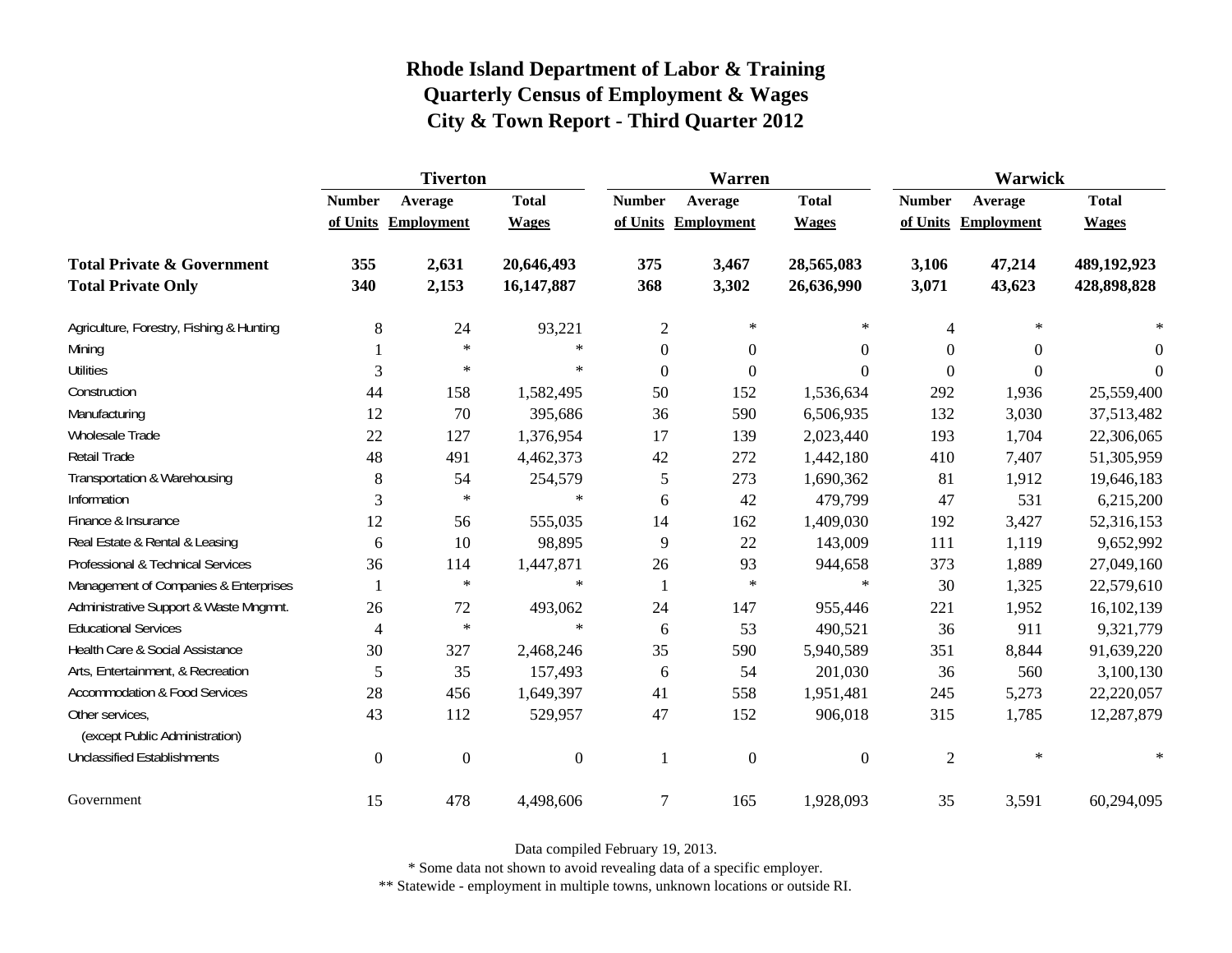|                                                   | Westerly         |                     |                  |                | <b>West Greenwich</b> |              | <b>West Warwick</b> |                     |              |
|---------------------------------------------------|------------------|---------------------|------------------|----------------|-----------------------|--------------|---------------------|---------------------|--------------|
|                                                   | <b>Number</b>    | Average             | <b>Total</b>     | <b>Number</b>  | Average               | <b>Total</b> | <b>Number</b>       | Average             | <b>Total</b> |
|                                                   |                  | of Units Employment | <b>Wages</b>     |                | of Units Employment   | <b>Wages</b> |                     | of Units Employment | <b>Wages</b> |
| <b>Total Private &amp; Government</b>             | 859              | 10,304              | 86,138,356       | 191            | 3,042                 | 48,450,695   | 586                 | 7,419               | 74,339,478   |
| <b>Total Private Only</b>                         | 841              | 9,378               | 76,907,188       | 181            | 2,687                 | 43,996,540   | 571                 | 6,584               | 63,971,778   |
| Agriculture, Forestry, Fishing & Hunting          | $\mathfrak{2}$   | $\ast$              | $\ast$           | $\overline{2}$ | $\ast$                | $\ast$       | $\theta$            | $\mathbf{0}$        | 0            |
| Mining                                            | 3                | $\ast$              | $\ast$           |                | $\ast$                | $\ast$       | $\overline{0}$      | $\mathbf{0}$        | $\Omega$     |
| <b>Utilities</b>                                  | $\boldsymbol{0}$ | $\boldsymbol{0}$    | $\boldsymbol{0}$ | $\overline{0}$ | $\boldsymbol{0}$      | $\Omega$     | $\overline{0}$      | $\boldsymbol{0}$    | $\theta$     |
| Construction                                      | 87               | 263                 | 2,821,158        | 39             | 93                    | 891,448      | 73                  | 260                 | 2,530,515    |
| Manufacturing                                     | 34               | 548                 | 6,176,325        | 10             | 1,110                 | 25,020,334   | 29                  | 1,251               | 15,477,868   |
| Wholesale Trade                                   | 29               | 71                  | 827,177          | 13             | 241                   | 3,803,130    | 31                  | 246                 | 2,756,555    |
| Retail Trade                                      | 136              | 1,947               | 12,004,692       | 12             | 58                    | 283,729      | 92                  | 958                 | 6,569,116    |
| Transportation & Warehousing                      | 10               | 77                  | 612,975          | 6              | $\ast$                | $\ast$       | 11                  | 290                 | 2,401,385    |
| Information                                       | 16               | 185                 | 2,424,027        | 3              | $\ast$                | $\ast$       | 5                   | $\ast$              | $\ast$       |
| Finance & Insurance                               | 27               | 339                 | 4,214,002        | 6              | 28                    | 286,704      | 23                  | 617                 | 7,907,790    |
| Real Estate & Rental & Leasing                    | 25               | 89                  | 686,584          | 3              | $\ast$                | $\ast$       | 24                  | 75                  | 603,103      |
| Professional & Technical Services                 | 69               | 211                 | 2,808,243        | 24             | $\ast$                | $\ast$       | 52                  | 119                 | 1,645,621    |
| Management of Companies & Enterprises             | 8                | $\ast$              | $\ast$           | $\overline{0}$ | $\boldsymbol{0}$      | $\theta$     | $\overline{2}$      | $\ast$              | $\ast$       |
| Administrative Support & Waste Mngmnt.            | 49               | 231                 | 1,878,815        | 19             | 108                   | 967,438      | 23                  | 155                 | 1,068,593    |
| <b>Educational Services</b>                       | 11               | 59                  | 355,760          | 2              | $\ast$                | $\ast$       | 8                   | 46                  | 247,644      |
| Health Care & Social Assistance                   | 111              | 2,078               | 20,669,166       | 9              | 117                   | 676,804      | 40                  | 620                 | 5,123,332    |
| Arts, Entertainment, & Recreation                 | 35               | 623                 | 3,423,049        | $\overline{c}$ | $\ast$                | $\ast$       | 10                  | 42                  | 293,576      |
| <b>Accommodation &amp; Food Services</b>          | 103              | 1,979               | 10,657,168       | 19             | 242                   | 1,019,196    | 65                  | 672                 | 2,451,910    |
| Other services,<br>(except Public Administration) | 86               | 324                 | 1,841,453        | 10             | 25                    | 151,836      | 82                  | 295                 | 1,880,477    |
| <b>Unclassified Establishments</b>                | $\overline{0}$   | $\boldsymbol{0}$    | $\boldsymbol{0}$ | $\mathbf{1}$   | $\ast$                | $\ast$       | 1                   | $\ast$              | $\ast$       |
| Government                                        | 18               | 926                 | 9,231,168        | 10             | 355                   | 4,454,155    | 15                  | 835                 | 10,367,700   |

Data compiled February 19, 2013.

\* Some data not shown to avoid revealing data of a specific employer.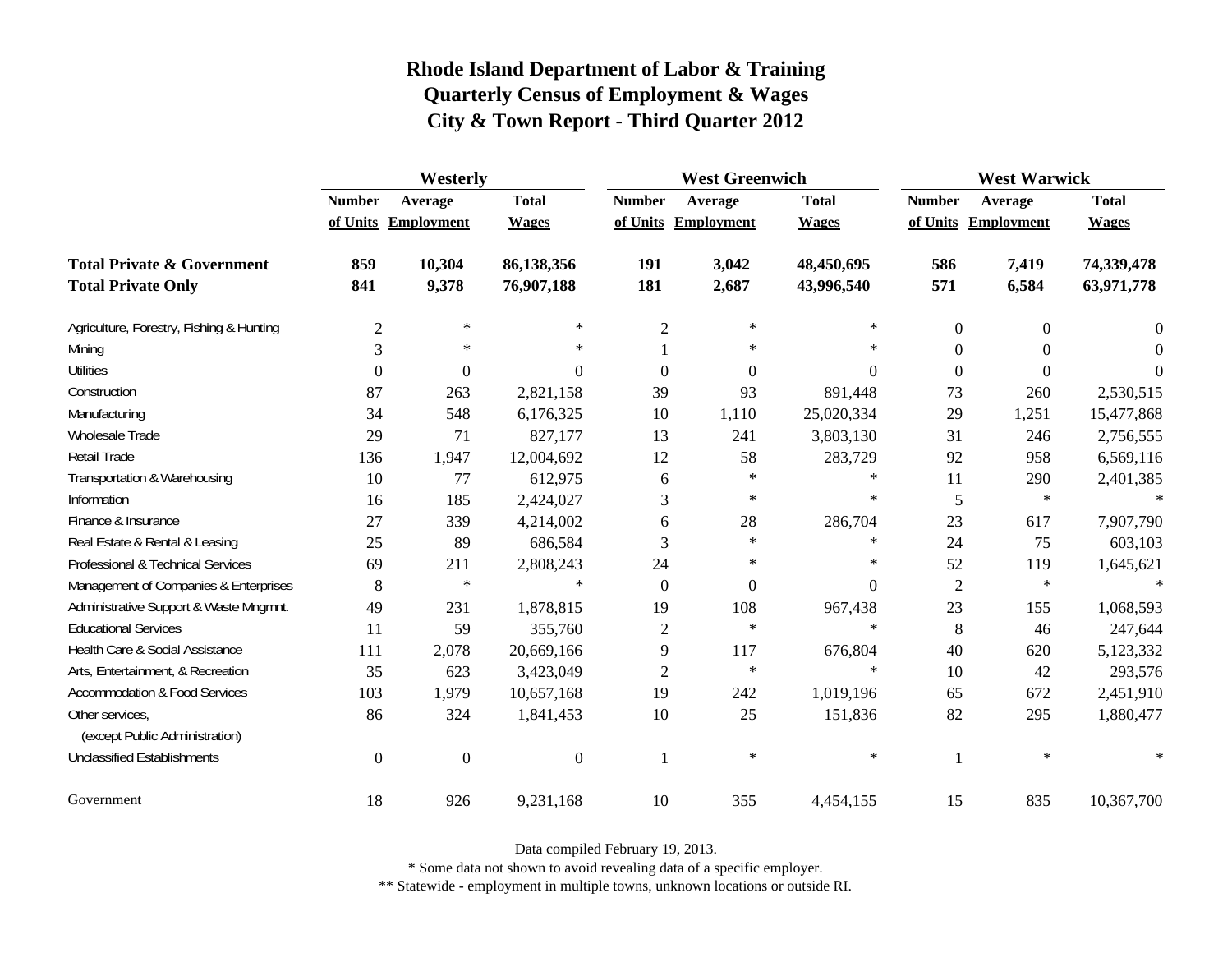|                                          |                  | Woonsocket        |                  | Statewide **  |                     |              |  |
|------------------------------------------|------------------|-------------------|------------------|---------------|---------------------|--------------|--|
|                                          | <b>Number</b>    | Average           | <b>Total</b>     | <b>Number</b> | Average             | <b>Total</b> |  |
|                                          | of Units         | <b>Employment</b> | <b>Wages</b>     |               | of Units Employment | <b>Wages</b> |  |
| <b>Total Private &amp; Government</b>    | 858              | 14,015            | 169,366,287      | 3,641         | 9,436               | 154,510,282  |  |
| <b>Total Private Only</b>                | 839              | 12,632            | 151,081,483      | 3,635         | 9,379               | 153,129,040  |  |
| Agriculture, Forestry, Fishing & Hunting | $\boldsymbol{0}$ | $\boldsymbol{0}$  | 0                |               | $2 *$<br>∗          |              |  |
| Mining                                   | $\boldsymbol{0}$ | $\boldsymbol{0}$  | $\theta$         | $\Omega$      | $\theta$            | $\theta$     |  |
| <b>Utilities</b>                         | 1                | $\ast$            | $\ast$           | 3             | $\star$             | $\ast$       |  |
| Construction                             | 65               | 329               | 3,784,775        | 293           | 697                 | 10,280,008   |  |
| Manufacturing                            | 58               | 1,053             | 10,782,888       | 19            | 145                 | 2,142,082    |  |
| Wholesale Trade                          | 40               | 405               | 5,413,208        | 1,275         | 2,179               | 47,590,737   |  |
| <b>Retail Trade</b>                      | 117              | 1,208             | 7,489,311        | 100           | 689                 | 12,906,054   |  |
| Transportation & Warehousing             | 12               | $\ast$            | $\ast$           | 41            | 115                 | 1,334,839    |  |
| Information                              | 6                | 49                | 319,358          | 203           | 488                 | 9,834,476    |  |
| Finance & Insurance                      | 26               | 178               | 1,886,717        | 150           | 436                 | 8,703,775    |  |
| Real Estate & Rental & Leasing           | 32               | 137               | 1,031,259        | 38            | 118                 | 1,705,347    |  |
| Professional & Technical Services        | 80               | 423               | 7,018,667        | 646           | 1,219               | 22,711,854   |  |
| Management of Companies & Enterprises    | 12               | $\ast$            | $\ast$           | 53            | 150                 | 2,862,716    |  |
| Administrative Support & Waste Mngmnt.   | 36               | 355               | 2,969,624        | 396           | 2,261               | 22,558,265   |  |
| <b>Educational Services</b>              | 13               | 300               | 2,840,292        | 81            | 153                 | 1,514,021    |  |
| Health Care & Social Assistance          | 119              | 3,954             | 33,706,821       | 70            | 287                 | 4,301,063    |  |
| Arts, Entertainment, & Recreation        | $\overline{7}$   | 79                | 328,859          | 20            | 44                  | 438,242      |  |
| <b>Accommodation &amp; Food Services</b> | 108              | 1,072             | 3,856,571        | 33            | 101                 | 632,023      |  |
| Other services,                          | 107              | 458               | 2,322,195        | 107           | 184                 | 2,240,686    |  |
| (except Public Administration)           |                  |                   |                  |               |                     |              |  |
| <b>Unclassified Establishments</b>       | $\boldsymbol{0}$ | $\boldsymbol{0}$  | $\boldsymbol{0}$ | 105           | 106                 | 1,262,794    |  |
| Government                               | 19               | 1,383             | 18,284,804       | 6             | 57                  | 1,381,242    |  |

Data compiled February 19, 2013.

\* Some data not shown to avoid revealing data of a specific employer.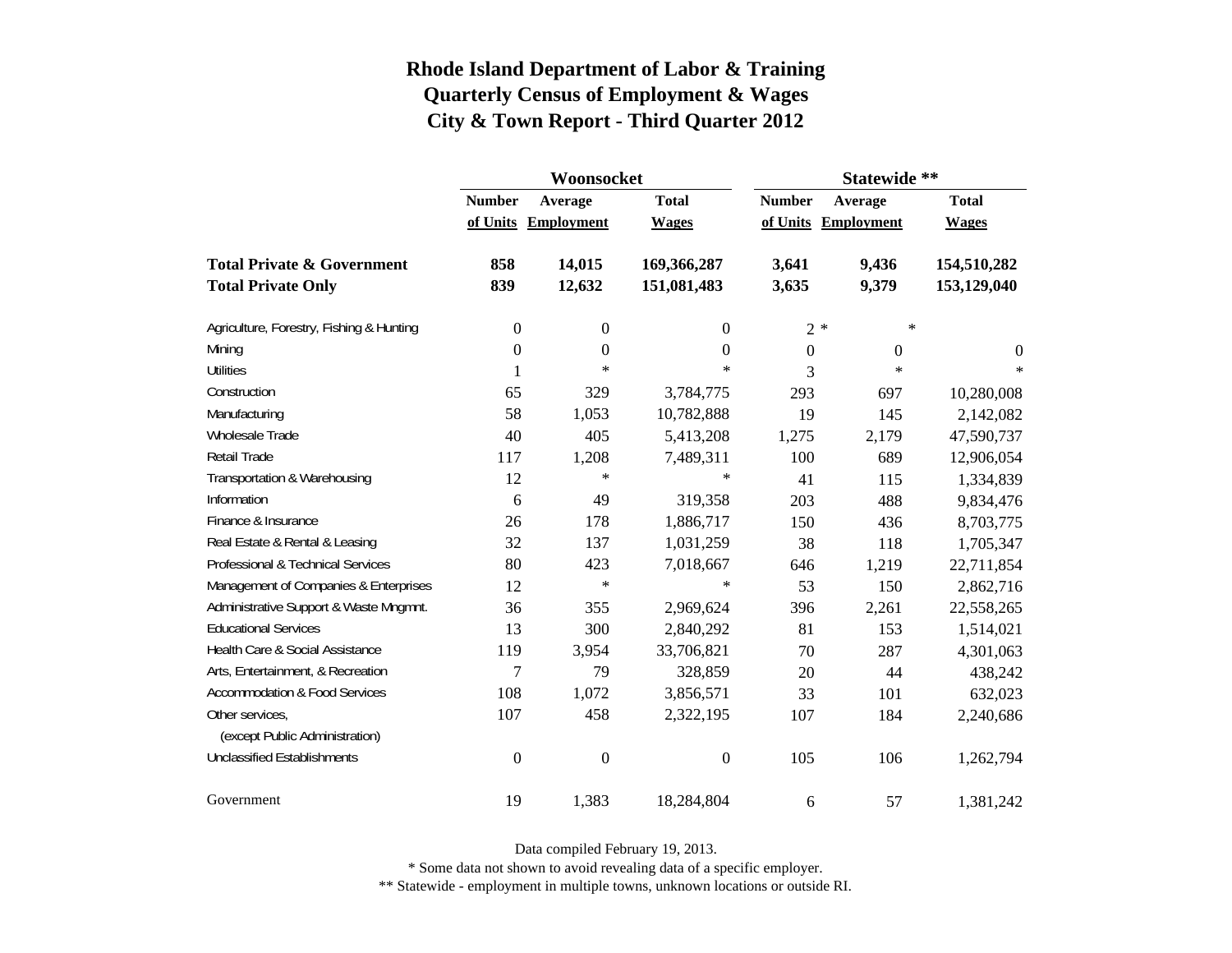|                                                   | <b>Bristol County</b> |                     |              |                | <b>Kent County</b> |              | <b>Newport County</b> |            |              |
|---------------------------------------------------|-----------------------|---------------------|--------------|----------------|--------------------|--------------|-----------------------|------------|--------------|
|                                                   | <b>Number</b>         | Average             | <b>Total</b> | <b>Number</b>  | Average            | <b>Total</b> | <b>Number</b>         | Average    | <b>Total</b> |
|                                                   |                       | of Units Employment | <b>Wages</b> | of Units       | <b>Employment</b>  | <b>Wages</b> | of Units              | Employment | <b>Wages</b> |
| <b>Total Private &amp; Government</b>             | 1,427                 | 13,163              | 115,913,664  | 5,322          | 72,270             | 746,769,463  | 3,257                 | 40,455     | 444,318,043  |
| <b>Total Private Only</b>                         | 1,392                 | 11,596              | 96,250,585   | 5,230          | 65,555             | 650,132,894  | 3,156                 | 33,320     | 304,070,142  |
| Agriculture, Forestry, Fishing & Hunting          | 6                     | 11                  | 44,501       | 10             | 45                 | 246,773      | 45                    | 268        | 1,635,238    |
| Mining                                            | $\mathbf{0}$          | $\mathbf{0}$        | $\theta$     | 2              | $\ast$             | $\ast$       | $\overline{2}$        | $\ast$     | $\ast$       |
| <b>Utilities</b>                                  |                       | $\ast$              | $\ast$       | $\overline{0}$ | $\boldsymbol{0}$   | $\Omega$     | 5                     | 51         | 1,030,418    |
| Construction                                      | 183                   | 586                 | 6,304,160    | 576            | 2,943              | 37,891,138   | 322                   | 1,501      | 17,604,080   |
| Manufacturing                                     | 108                   | 1,658               | 17,778,475   | 233            | 6,156              | 88,391,914   | 87                    | 2,188      | 37,844,361   |
| Wholesale Trade                                   | 76                    | 279                 | 4,974,005    | 326            | 2,609              | 37,101,167   | 138                   | 566        | 8,546,227    |
| Retail Trade                                      | 134                   | 1,170               | 6,934,353    | 668            | 10,897             | 74,804,237   | 431                   | 4,154      | 27,954,829   |
| Transportation & Warehousing                      | 14                    | 295                 | 1,844,313    | 113            | 2,664              | 26,826,164   | 76                    | 604        | 3,988,486    |
| Information                                       | 28                    | 98                  | 1,326,837    | 76             | 1,432              | 19,266,318   | 58                    | 647        | 9,727,885    |
| Finance & Insurance                               | 56                    | 364                 | 3,903,657    | 288            | 4,455              | 66,052,955   | 109                   | 922        | 15,057,568   |
| Real Estate & Rental & Leasing                    | 39                    | 112                 | 862,125      | 184            | 1,374              | 12,335,387   | 121                   | 723        | 6,130,108    |
| Professional & Technical Services                 | 144                   | 324                 | 4,565,301    | 627            | 3,281              | 49,950,755   | 409                   | 2,840      | 45,851,493   |
| Management of Companies & Enterprises             | 8                     | 45                  | 547,477      | 46             | 1,603              | 26,269,172   | 17                    | 480        | 5,276,353    |
| Administrative Support & Waste Mngmnt.            | 92                    | 412                 | 3,136,222    | 377            | 2,892              | 24,178,052   | 227                   | 1,019      | 8,215,582    |
| <b>Educational Services</b>                       | 32                    | 1,395               | 15,792,050   | 71             | 1,252              | 12,061,991   | 55                    | 1,160      | 12,146,983   |
| Health Care & Social Assistance                   | 117                   | 2,056               | 16,005,323   | 542            | 11,979             | 118,298,433  | 247                   | 4,334      | 36,237,266   |
| Arts, Entertainment, & Recreation                 | 29                    | 443                 | 2,777,238    | 68             | 830                | 4,608,859    | 90                    | 1,871      | 11,372,650   |
| <b>Accommodation &amp; Food Services</b>          | 121                   | 1,675               | 5,882,341    | 455            | 8,417              | 34,176,590   | 360                   | 7,965      | 42,488,952   |
| Other services,<br>(except Public Administration) | 203                   | 673                 | 3,560,188    | 564            | 2,710              | 17,555,975   | 354                   | 2,010      | 12,844,998   |
| <b>Unclassified Establishments</b>                | $\overline{2}$        | $\ast$              | $\ast$       | $\overline{4}$ | $\,8\,$            | 30,182       | 3                     | 4          | 11,720       |
| Government                                        | 35                    | 1,567               | 19,663,079   | 92             | 7,629              | 96,636,569   | 101                   | 7,135      | 140,247,901  |

Data compiled February 19, 2013.

\* Some data not shown to avoid revealing data of a specific employer.